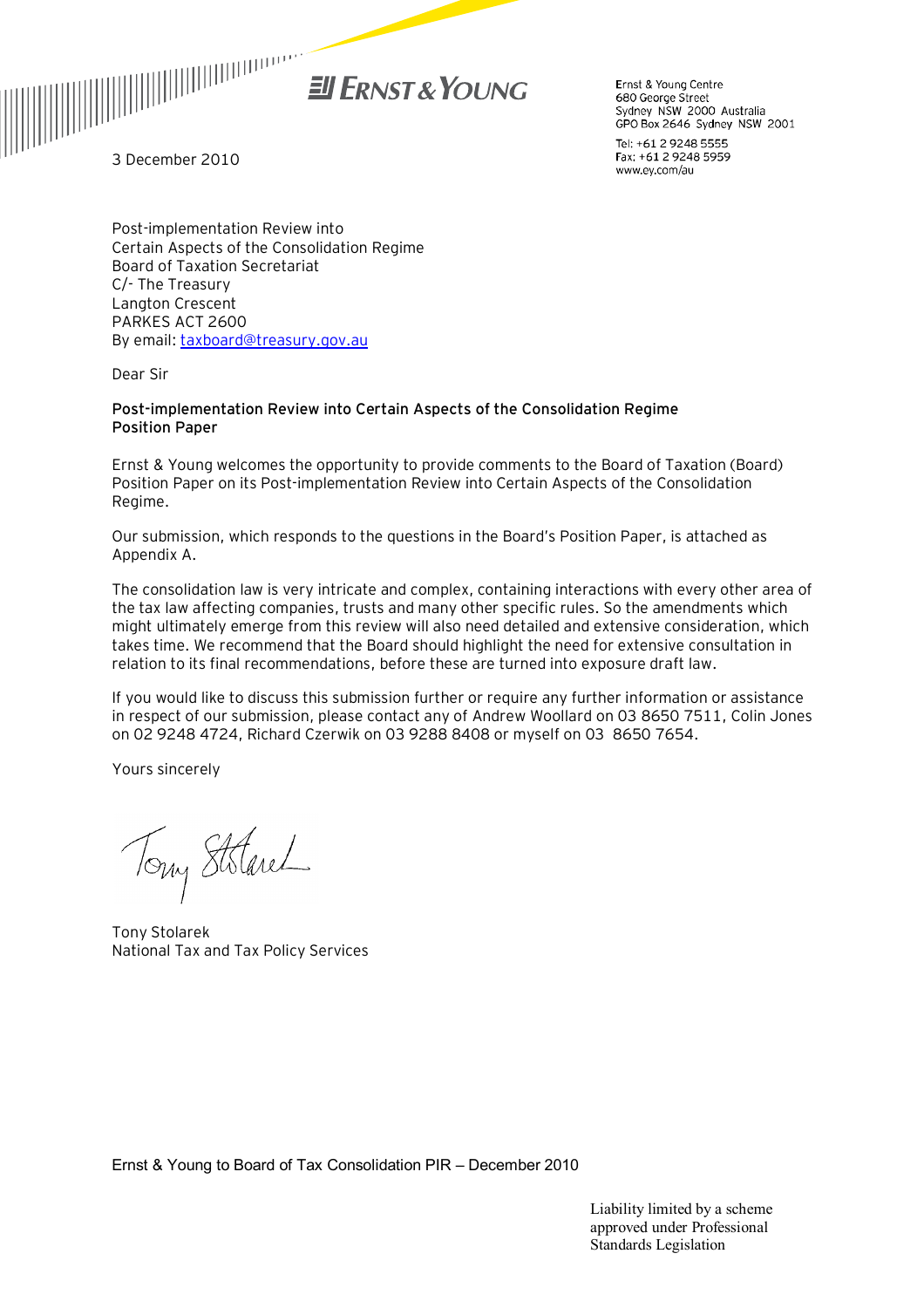

# EN ERNST & YOUNG

Ernst & Young Centre<br>680 George Street<br>Sydney NSW 2000 Australia<br>GPO Box 2646 Sydney NSW 2001 Tel: +61 2 9248 5555

Fax: +61 2 9248 5959 www.ey.com/au

Ernst & Young to Board of Tax Consolidation PIR – December 2010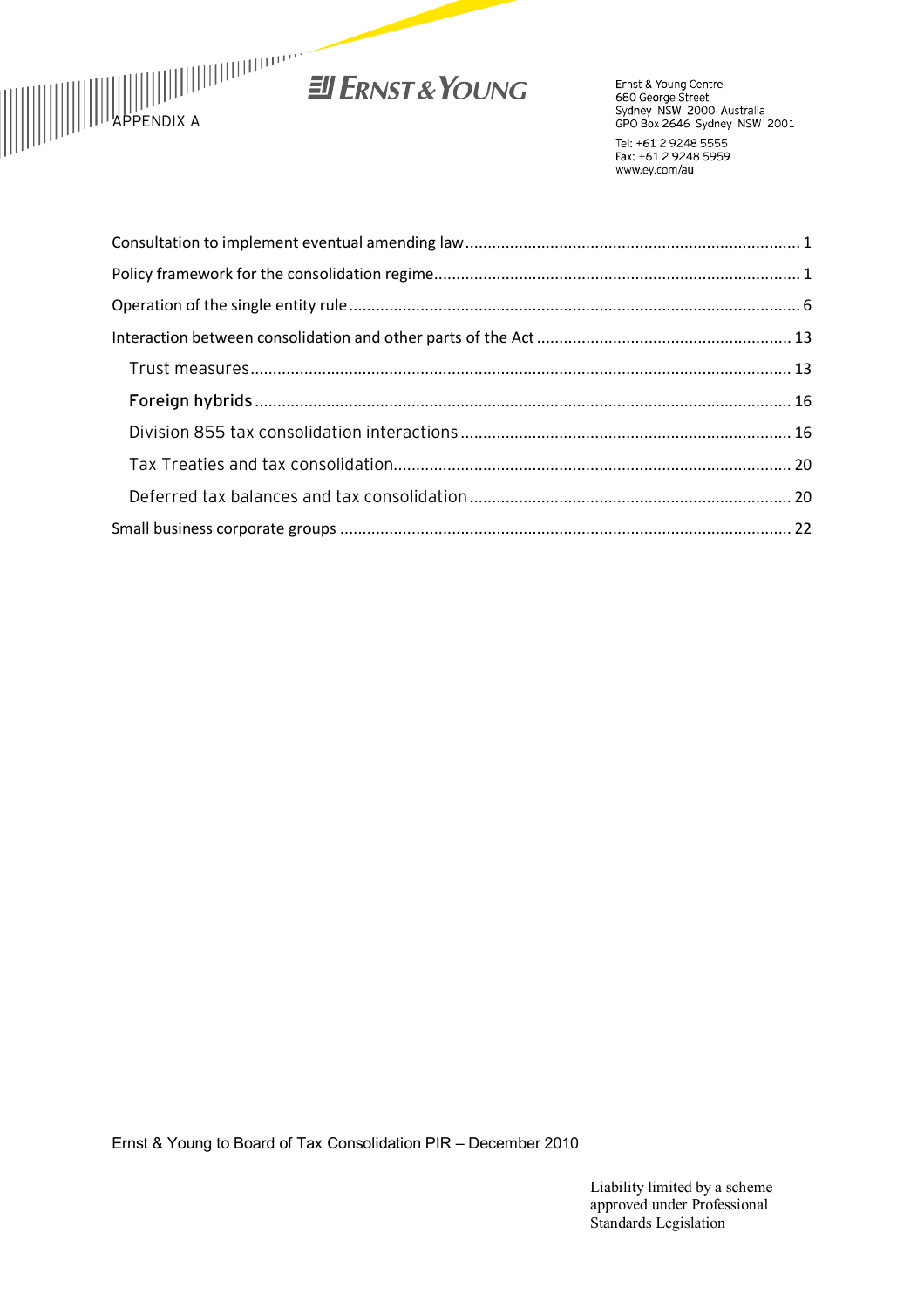

# **Ernst & Young responses to Board of Tax positions**

References in the Appendix are to the Income Tax Assessment Act 1997 unless otherwise indicated. References to a consolidated group are intended to apply to a MEC group in a corresponding way unless otherwise stated.

# **Consultation to implement eventual amending law**

The consolidation law is very intricate and complex, containing interactions with every other area of the tax law affecting companies, trusts and many other specific rules. So the amendments which might ultimately emerge from this review will also need detailed and extensive consideration, which takes time. For this reason we recommend that the Board should highlight the need for extensive consultation in relation to its final recommendations, before these are turned into exposure draft law.

That consultation will need to involve the Australian Taxation Office and Treasury with the professional bodies in a transparent manner. We would be pleased to participate. Such consultation will be needed to ensure that the amendments achieve their intended purpose.

As well, any timetables or deadlines proposed by the Board (for example in relation to small business transitional concessions) should factor in the appropriate lead time for development of the law.

# **Policy framework for the consolidation regime**

#### **Position 2.1**

The Board considers that the asset acquisition approach should be adopted.

#### **Question 2.1**

The Board seeks stakeholder comment on:

- · Do you agree with the Board's view to adopt the asset acquisition approach? If not, why not?
- · Should the asset acquisition approach be modified for formation cases, or in cases where there is a change in ownership of a joining entity? If so, how?
- · Do you consider that there are other circumstances in which the asset acquisition approach should be modified? If so, what are the issues?
- · What compliance cost implications would arise from the adoption of the asset acquisition approach?

### (a) Comments on adopting an asset acquisition approach

We understand that the Board proposes the adoption of an "asset acquisition" approach to replace the inherited history rule in relation to determining the tax attributes to be recognised for assets when a subsidiary joins or leaves a consolidated group. Assets would be excluded from the scope of the inherited history rules. The "asset acquisition" approach is in contrast to a pure "acquisition"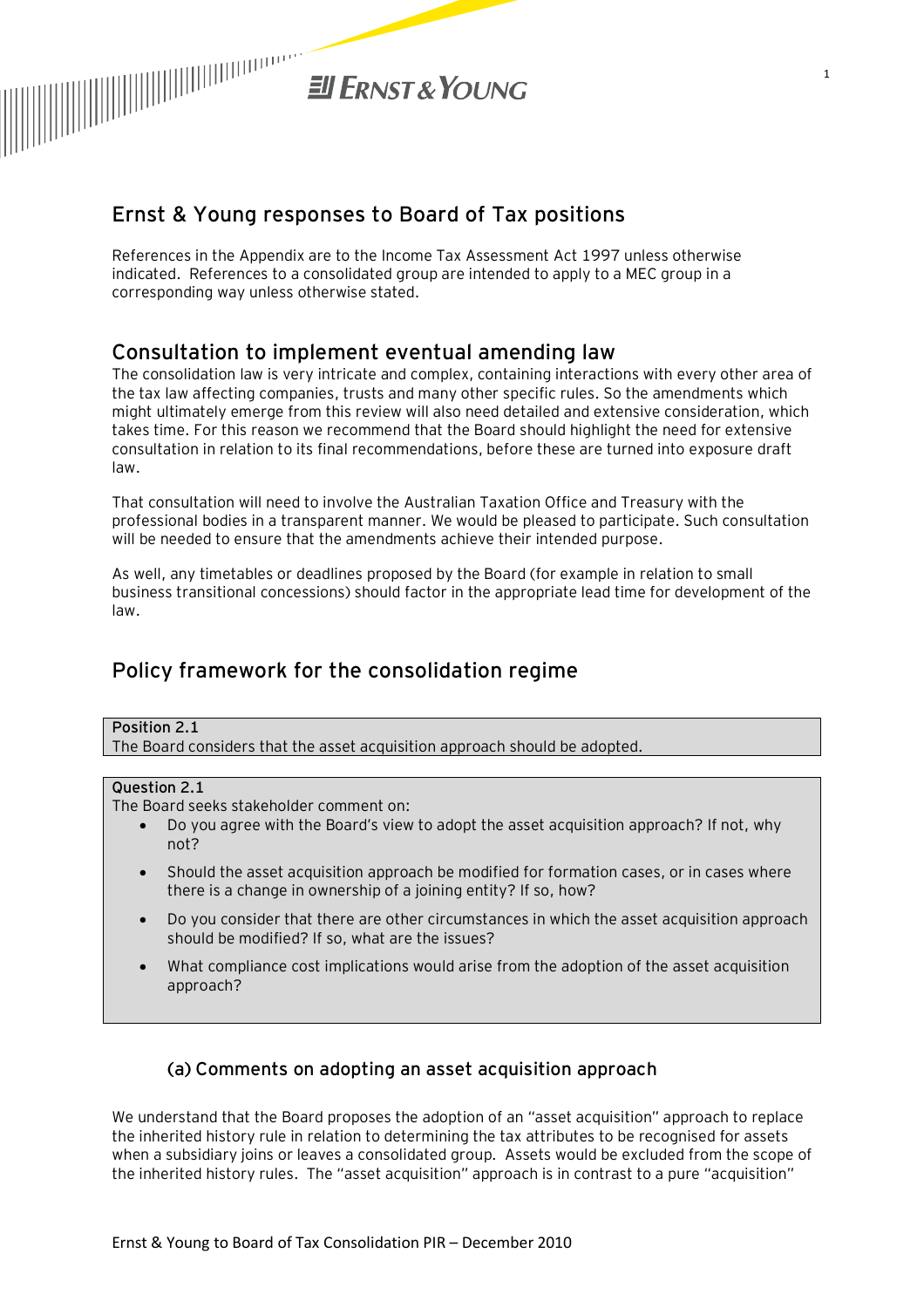

approach (which is akin to a clean slate rule): the asset acquisition approach would not impact nonasset tax attributes such as the treatment of liabilities.

A key reason for the input from various quarters for this change is to better align the tax outcomes for assets under the tax consolidation tax cost setting rules (as they interact with other provisions in the Act) with outcomes that would arise under a direct asset acquisition scenario. The clearest areas requiring legislative and policy improvement, and alignment, include:

- · Division 40 limitations in respect of depreciating assets (choice of depreciation method, access to 200% diminishing value method gross-up and choice of effective life);
- · Treatment of pre 1 July 2001 mining, quarrying or prospecting rights or information
- · Restricted recognition of the tax cost of privatised assets;
- Potential application of subsection 73B(27A) of the ITAA 1936 to tax gross receipts from the sale of reset intangible assets held by a subsidiary member, where R&D deductions were claimed on expenditure relating to the creation of the asset;
- · Ongoing application of the limited recourse debt rules in Division 243 of the ITAA 1997, where a subsidiary member that held a depreciating asset had triggered the application of Division 243 before the joining time.

While are cautious about the extent of drafting which might be required under an asset acquisition approach, and the administrative adjustment process this might require, we accept that the Board's proposal has the potential to alleviate some concerns with the abovementioned existing rules.

If an asset acquisition approach is adopted, in addition to any general "core" rule amendments, the Board should recommend that the amendments should unambiguously and specifically address the abovementioned issues. That may require the amendment or repeal of various specific problematic relevant provisions, such as Division 702 of the Income Tax (Transitional Provisions) Act 1997 in respect of pre 1 July 2001 mining, quarrying or prospecting rights or information.

#### *Treatment of liabilities*

A key implication of the Board's proposal is that the existing treatment of liabilities held by the joining entity would be retained (paragraph 2.65). We support this approach.

#### (b) Modification for formation cases or no change in ownership cases?

We would expect that the proposed reform would only apply prospectively. On that basis we see no pressing reason why the proposed reform should not apply to a formation case, subject to the following discussion on potential integrity issues.

We understand that there might be revenue integrity concerns in respect of existing consolidated groups and MEC groups seeking to avail themselves of the proposed reforms, in relation to joining entities that were members of a consolidated group before the commencement time of the proposed reforms and become members of the same or substantially the same consolidated group after the commencement time (refreshed membership scheme).

We understand that consideration may be given to a specific integrity rule that would require a change in the ownership of the joining entity for the proposed measures to apply. Consideration could be given to adopting similar capture tests as were used for the scrip for scrip "top-hat"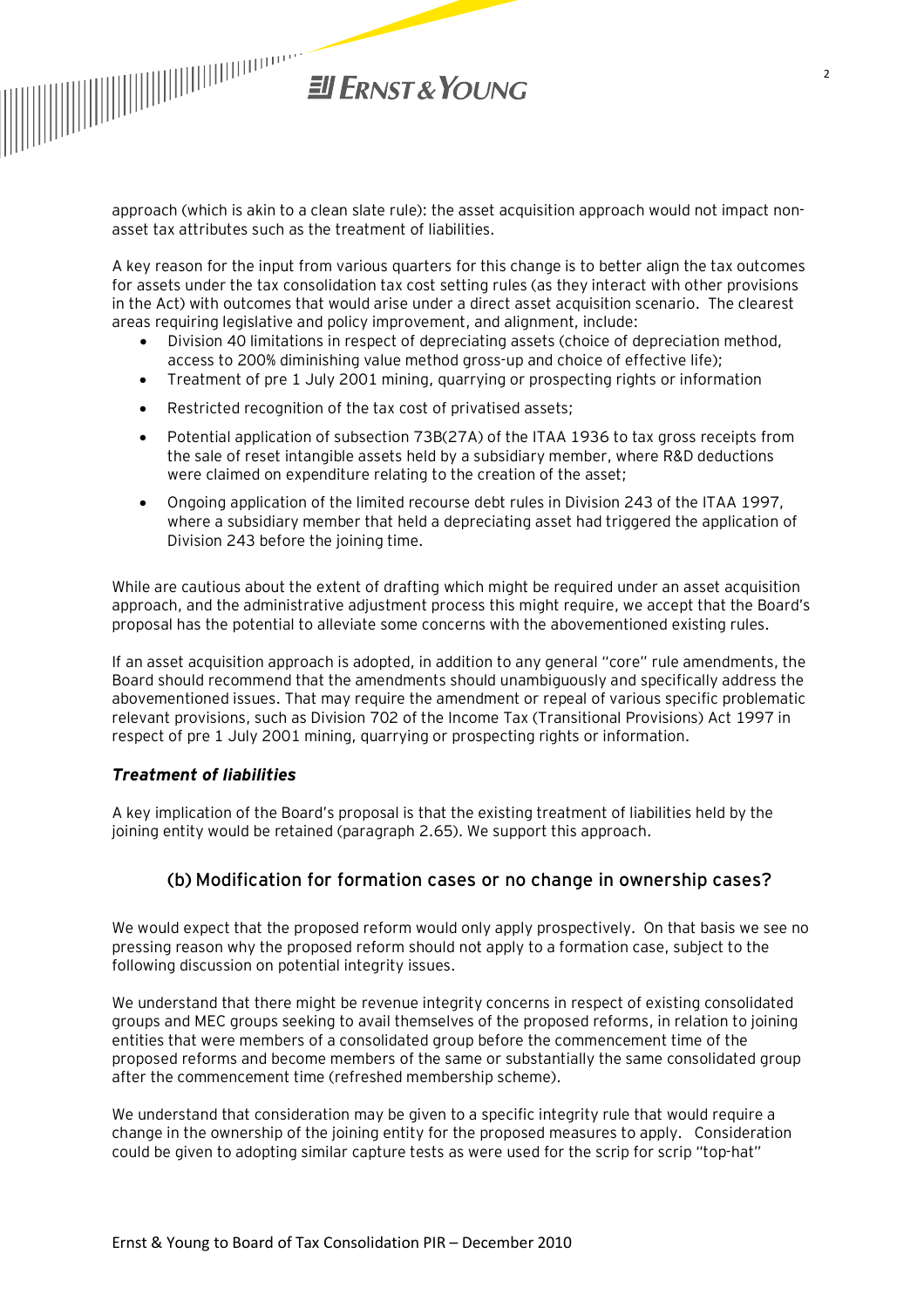

integrity rules that are contained in section 124-784A, which essentially require a 20% change of ownership.

However, any such integrity rule should be limited to ensure that it does not apply inappropriately, including the following requirements in our view:

- the joining entity was within the last 12 months a member of a consolidated group, where the head company of the previous consolidated group was also a member of the current consolidated group;
- · a dominant, or significant and not incidental purpose of the arrangement was to benefit from the application of the tax consolidation tax cost setting rules including the asset acquisition rules.

We highlight that there should not be any integrity concerns regarding entities that join a consolidated group where the entity was not a member of that group at any previous time, for example, where an entity joins a consolidated group through the acquisition of say a 10% minority interest.

## (c) Modifications to the asset acquisition approach

We have a number of observations, which may require clarification or modification to the proposed asset acquisition approach. These are outlined below:

#### *Categorisation of assets on entry*

Groups may potentially be disadvantaged by the proposed asset acquisition approach, if the result of that approach is that "the group would be taken to acquire **all** the assets of the joining entity at the joining time" (emphasis added) $^{\rm l}$  . There is various case law authority that provides that outlays on assets acquired in the context of a purchase of a business would be characterised as being capital in nature (in the absence of the application of any specific provisions): *QCT Resources* 97 ATC 4432.

However, the Position Paper later provides (at paragraph 2.56) that the capital/revenue character of the amount received on the disposal of the asset (reset at the joining time) would be determined on the basis of the consolidated group's treatment of the asset (from the joining time). In our view, that characterisation should not be impacted by any deemed acquisition of the business of the subsidiary member at the joining time.

Consideration could be given to taking a similar approach as was adopted for recent amendments to s.701-55(6) regarding characterisation of assets. Section 701-55(6) is relevant for determining how the tax cost setting amount is to be recognised for the purposes of the Act for assets that are not dealt with under other subsections in section 701-55. The modified subsection 701-55(6) states the tax cost is set for the purpose of determining the amount of income or deduction as if the cost, outgoing, expenditure or other amount had been incurred or paid to acquire the asset at the joining time for the tax cost setting amount). The original section 701-55(6) did not have any reference to an acquisition.

 $\overline{\phantom{a}}$ 

 $<sup>1</sup>$  Paragraph 2.53</sup>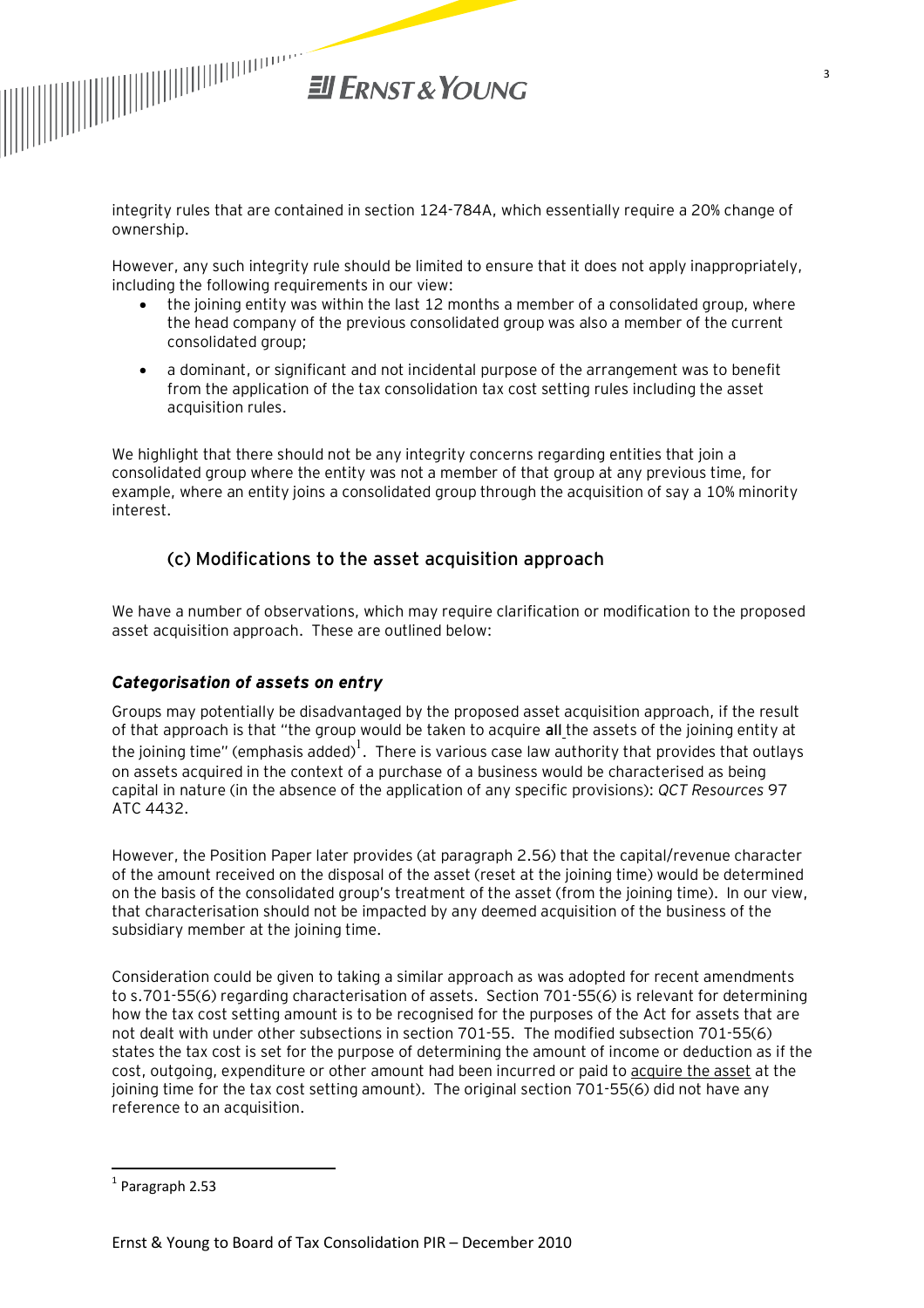

Note 1(a) to section 701-55(6) states that section 701-55(6) modifies the applicable assessing or deducting provision in the Act only for the purpose of determining the amount included in assessable income or allowing a deduction and the acquisition is only relevant for that purpose. Moreover Note 1(b) states the acquisition does not override the entry history rule other than those factors in section 701-56 (being the replacement of the cost and whether the joining entity had claimed a deduction).

The Explanatory Memorandum states at 5.13 and 14 (emphasis added):

"The deemed acquisition in subsection 701-55(6) solely facilitates the application of a provision of the income tax law to the tax cost setting amount for the purposes of determining the amount included in assessable income or allowed as a deduction. In this regard, the deemed acquisition does not affect the operation of the entry history rule (section 701-5) where pre-joining time facts may be relevant in determining which provision of the income tax law is to apply to the tax cost setting amount of an asset.

These facts may include, for example:

- · the original acquisition date of an asset;
- whether an asset is held on revenue account or capital account; and
- · whether the tax cost setting amount for an asset that is a reset cost base asset has been reduced to the asset's market value or terminating value under section 705- 40."

In our view the deemed acquisition in subsection 701-55(6) arguably provides a general context or setting for the tax cost setting amount, which should not impact the characterisation of the asset. Under the proposed "acquisition approach" characterisation of the asset should not be based on a notional whole of business acquisition of the joining entity.

#### *Inherited history for receivables including bad debts*

We are concerned by the Board's proposal that the pre-joining time history in respect of receivables held by a joining entity would be disregarded under an asset acquisition model.

The Board's paper notes that this may have adverse implications for bad debt deductions (paragraph 2.56) on the basis that any prior inclusion in assessable income would be disregarded for the purpose of applying section 25-35(1)(a).

However, we are concerned that if the modifications to the inherited history rule have that affect, this may have much broader potential application including:

- · whether the consolidated group may be taxed on the gross receipt of reset trade receivables
- · whether the right to future income rules (section 716-410) may apply to allow a deduction for a right in respect of previously taxed accrued income

We would recommend that consideration be given to retaining the inherited history regarding the inclusion of assessable income in respect of receivables. This may require a specific rule.

#### *Characterisation of shares on exit*

We understand the proposal is for the characterisation of intra-group membership interests in a leaving entity to be determined under existing principles (paragraph 2.58). We agree that membership interests would usually be held on capital account.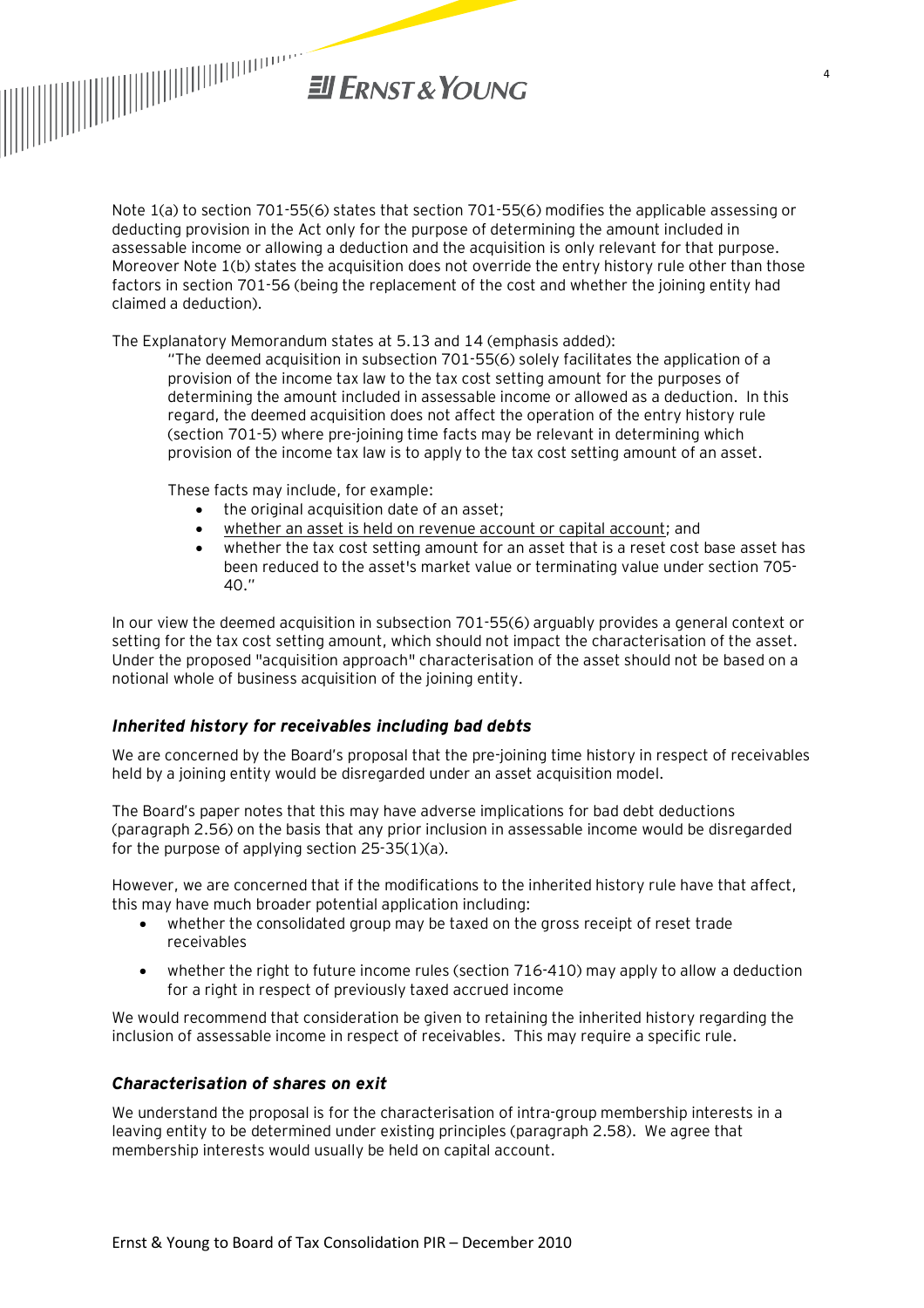

The alternative approach that would require characterisation of shares to be determined by reference to the character of each underlying asset of the leaving entity (as discussed in paragraphs 2.45 and 2.48) is not proposed to be adopted and we would agree with this approach.

#### *Non-asset tax attributes for leaving entities*

The Board has proposed that notwithstanding its more limited "asset acquisition" approach, nonasset tax attributes would **not** be transferred to the leaving entity (such as undeducted blackhole deductions, project pool deductions, borrowing costs etc). The justifications for this approach are exit ACA calculation simplification and consistency with the treatment of losses, franking credits and tax offsets (paragraph 2.59).

We are concerned that unless modifications are made, this proposal could result in forgone deductions future deductions, in circumstances where the critical elements for a deduction leave with the leaving entity. We would prefer the Board not proceed with this aspect of the proposal.

#### (d) Compliance costs

We are concerned that the proposed quite fundamental change in approach may impose a significant compliance burden on consolidated groups and their advisers. The tax cost setting rules have applied for nearly eight years, and have recently undergone significant refinement through various amendments contained in Tax laws Amendment (2010 Measures No 1) Act 2010. The Board's proposal will necessarily require consolidated groups and their advisers to learn a new set of rules, and potentially apply multiple approaches to assets held by the consolidated group (old tax cost setting vs new tax cost setting) in both an entry and exit scenario.

Tax asset registers and tax consolidation calculators and models would need to be modified to be able to appropriately implement an asset acquisition model. Tax asset registers would need to cater for a variety of different asset models applying to the tax consolidated group:

- · Existing tax values for the head company's own assets and for any transitional chosen entities' assets
- · Tax cost setting method for pre-commencement subsidiaries that were not transitional chosen entities; and
- · Asset acquisition model for post-commencement subsidiaries
- · Direct asset acquisitions

The proposed asset acquisition rules should only apply on a prospective basis, with effect once the relevant legislation is enacted. This would allow groups time to understand the rules, make system changes and also allow the rules to be reliably factored into acquisition and divestment deals.

Whilst we recognise that there are likely to be compliance costs associated with the proposal, apart from the modifications discussed above, we would seek to limit the use of options or shortcuts, which sometimes can contribute to complexity.

The proposals for small business corporate groups (considered in Chapter 5 of the Board's Position Paper) may alleviate any compliance issues for such groups.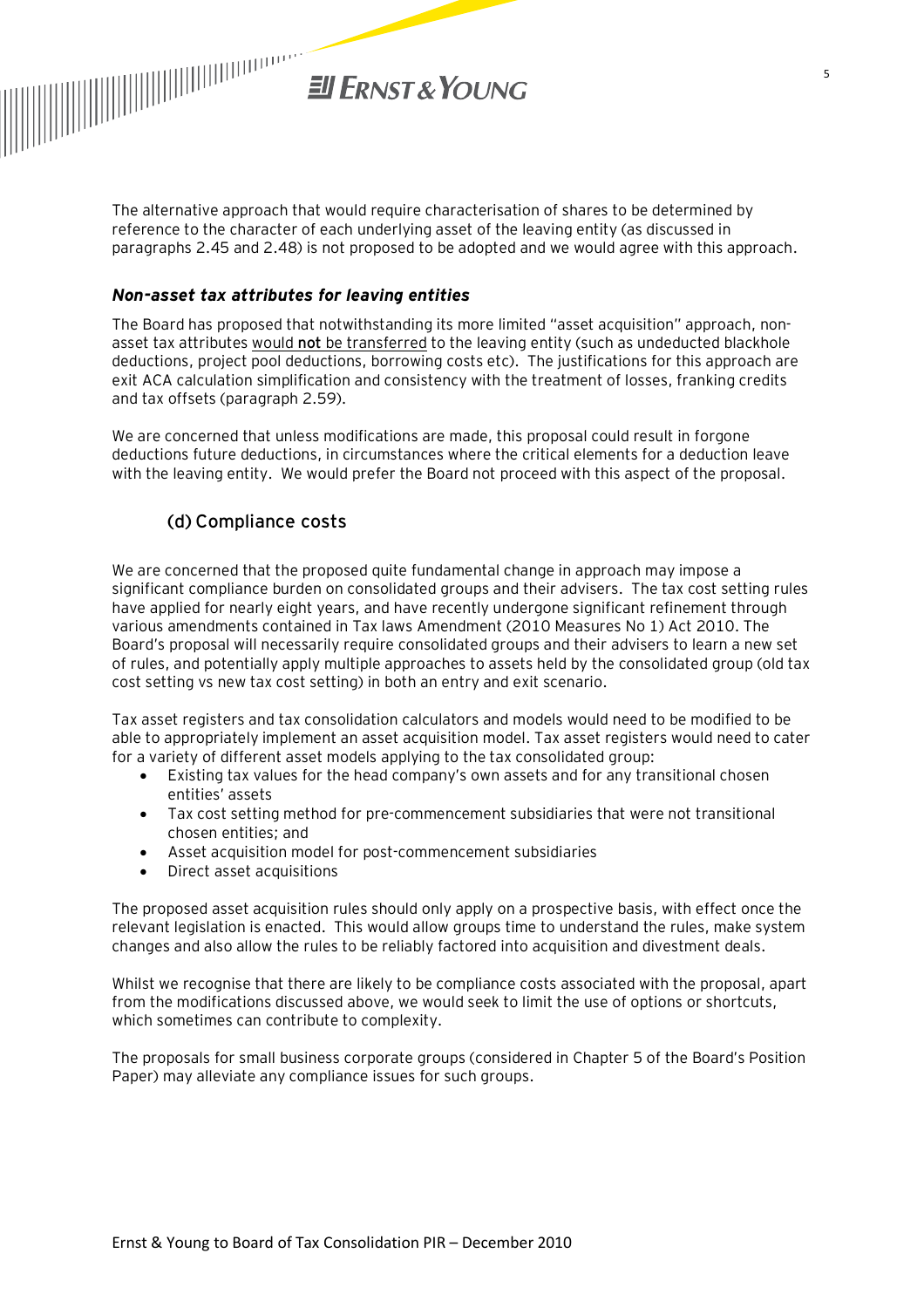

# **Operation of the single entity rule**

#### **Position 3.1:**

The Board considers that:

(a) the tax cost of an Intra-group asset that does not have a corresponding accounting liability which is recognised elsewhere in the consolidated group should be recognised for income tax purposes;

(b) this tax cost should be recognised when the consolidated group subsequently disposes of the asset or when the asset lapses Intra-group; and

(c) the income tax history the Intra-group asset had prior to coming into the consolidated group is irrelevant when the consolidated group subsequently disposes of the Intra-group asset or the asset lapses.

#### **Question 3.1**

 $\overline{\phantom{a}}$ 

Do stakeholders agree with Position 3.1? If not, please provide examples where the recognition of the proposed tax cost would result in inappropriate outcomes?

We understand that the Board's proposals for the treatment of intra-group assets **(excluding membership interests<sup>2</sup> and presumably debt interests<sup>3</sup> )** in relation to joining and leaving entities are as follows:

- · under the proposed "asset acquisition" model (considered above) intra-group assets would come to an end at the joining time for a payment equal to the tax cost setting amount of the asset (paragraph 2.53) but the tax cost of an intra-group asset should be recognised when the consolidated group disposes of the asset or when the asset lapses intra-group;
- · the entry history rule would be retained so that liabilities would be transferred to the group at the joining time based on their accounting value (query whether this would apply to intragroup liabilities);
- · intra-group assets that emerge from the group would be taken to be created at the time they emerge (paragraph 2.56);
- when an entity leaves a consolidated group, the consolidated group would be taken to dispose of the membership interests held in the leaving entity.

 $^2$  Paragraph 3.27 of the Board's paper outlines the tax costs of Intra-group assets. interests (paragraph 3.9)

 $^3$  Debt interests are identified as a separate category of intra-group asset in the Paper at paragraph 3.8. Although not expressly stated we have assumed that Chapter 3 also does not apply to intra-group debt interests.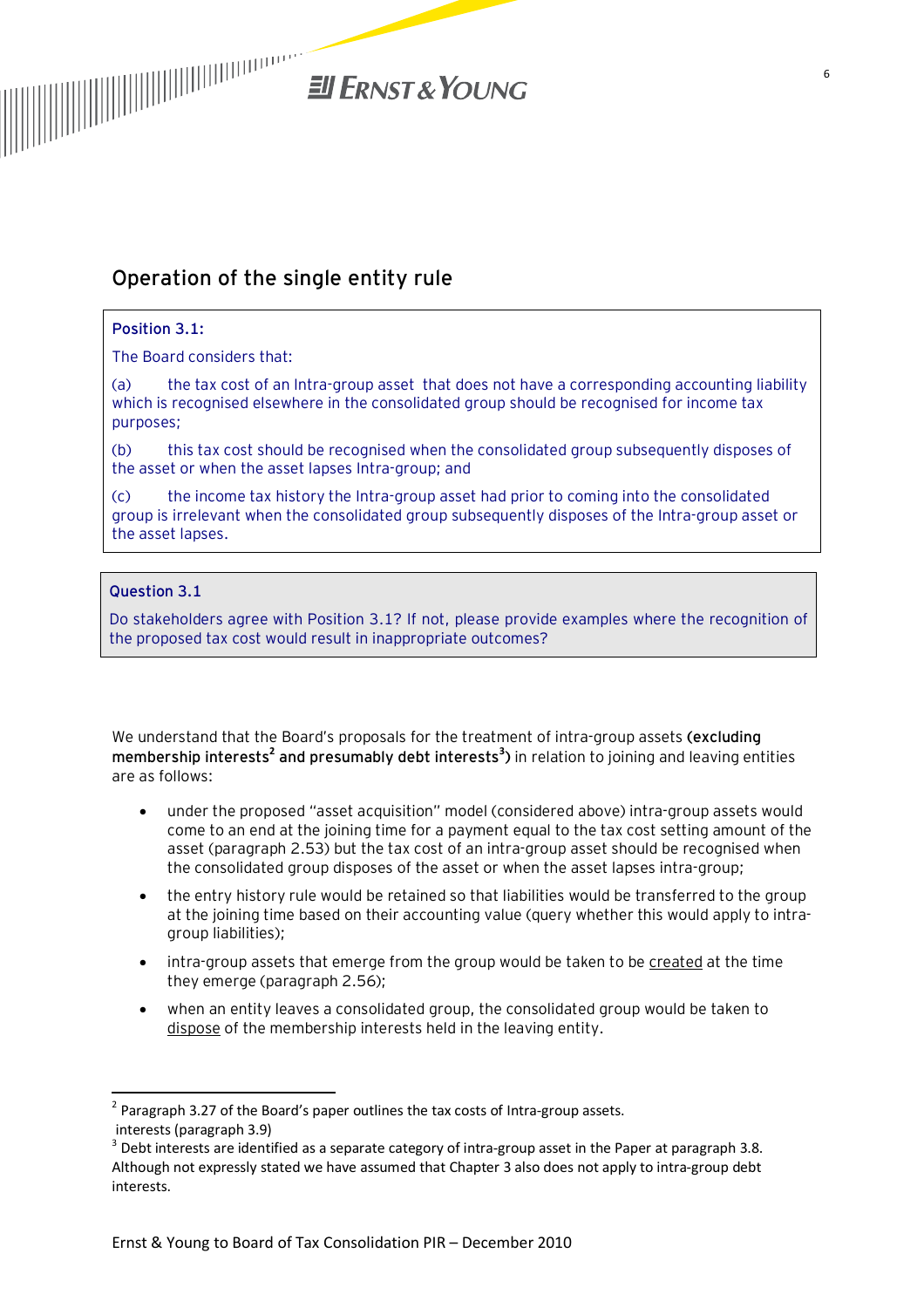

·

Our comments in respect of Position 3.1 are based on an assumption that the proposals will not apply to intra-group assets that are debt interests. If this assumption is not correct then we would be pleased to provide the Board with our comments on the implications of the proposal in relation to debt interests.

Our comments in respect of the various questions raised by the Board are as follows:

#### a) Intra-group assets eligible for this proposal

We understand that the Board's proposed test for an eligible intra-group asset would cover situations where an undeducted "tax cost" arose for an intra-group asset (as outlined in paragraph 3.27) such as the following:

- direct acquisition of an asset that becomes an intra-group assets as a result of the acquisition of the asset from a third party during consolidation; and
- · indirect acquisition of an intra-group asset which is brought into the group on formation or joining (and potentially reset in the hands of a joining subsidiary member).

Under either of those scenarios a tax cost would arise under existing provisions, such as the tax cost setting rules (ignoring the application of s.701-58) or under the operation of the relevant provision of the Act (e.g. Division 110 CGT cost base rules).

Generally, intra-group assets created whilst the relevant entities were members of the consolidated group do not currently generally give rise to tax cost under existing provisions and would therefore be outside the scope of this proposal, Third party incidental costs would generally be deductible under s.40-880. However, there should be an exception for the special category of intra-group assets that are severed from recognised assets during consolidation: these are considered in section (d) below.

The Board position is to then exclude from the scope of the proposal an intra-group asset that has a corresponding accounting liability which is recognised elsewhere in the consolidated group.

It is unclear as to how that proposed exclusion may apply. Presumably, this exclusion would require some form of income tax recognition of the corresponding accounting liability by the consolidated group, either before or around the time that the tax cost of the asset is to be recognised. As noted in the Board's paper (at paragraph 3.42) one form of potential recognition of the corresponding liability would be in the allocable cost amount (ACA) calculation of the other group member that holds the corresponding liability: specifically ACA Step 2 - if that entity was required to reset the tax cost of its assets. However, there will be various situations where asset tax cost setting does not apply when an entity becomes a member of a consolidated group, such as:

- · a head company of a consolidated group
- an eligible tier-1 company of a MEC group
- · a transitional foreign held subsidiary and
- · chosen transitional entities.

This highlights that the identification of eligible intra-group assets will not be a straight forward exercise.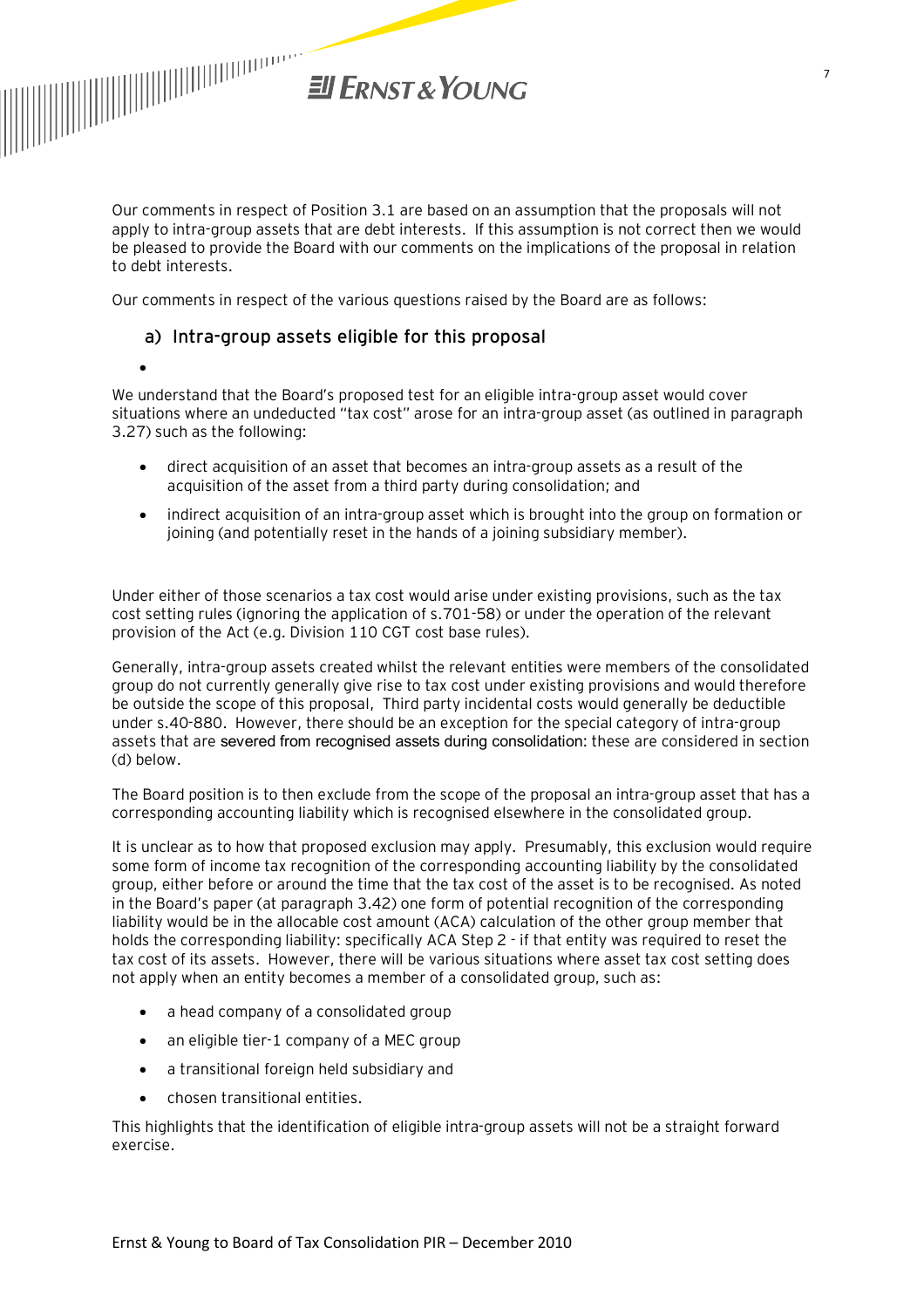

However, there is a more fundamental issue as to whether the tax treatment of intra-group assets should be based on the tax recognition of the corresponding liability which may differ not by reference to the type of asset/liability but by the status of the entity holding the corresponding liability.

It appears that the exclusion for intra-group assets with a tax recognised corresponding liability would apply even if the amount of the liability may change over time. This is desirable because otherwise complex liability tracking rules may need to be employed, such as those used in section 711-45(8) to deal with liabilities in a leaving entity in the exit ACA calculation that were also taken into account in the entry ACA calculation.

#### *Recommendation:*

- It is not clear to us why the eligibility for the recognition of an intra-group asset should differ depending on whether any corresponding accounting liability has been recognised for income tax purposes. We would prefer for this condition to be excluded.
- · If there is to be an exclusion for intra-group assets with a tax-recognised corresponding liability, we expressly support the lack of any requirement to test subsequent events or changes in value of the liability; this is imperative to minimise compliance costs.

#### b)Recognition of intra-group asset tax cost on disposal or cessation

The Board's position is that the tax cost of an eligible intra-group asset should be recognised either when the consolidated group disposes of the asset or the asset lapses. The justification for this approach is a perceived adverse impact on revenue if the asset remains in the group indefinitely (paragraph 3.39).

Where the intra-group asset has a specified term, the tax cost of the asset should in our view be recognised over the term of the asset on a straight line basis: this would produce a better matching of the benefit of the asset and the recognition of the cost of the asset.

Where intra-group assets have an indefinite term, we submit that consideration could also be given to amortisation, rather than deferring recognition until disposal or lapse of the asset. Potential amortisation periods could be 5 years (based on the blackhole expenditure rule in s.40-880) or 10 years (based on the right to future income rules for contracts with no set term under section 716- 405).

The position of eligible intra-group assets in respect of an indirect dealing is unclear. Where the intra-group asset leaves the consolidated group with a leaving entity, it appears to us that any undeducted tax cost should be recognised under exit ACA Step 3 and the tax cost of the asset for the leaving entity should be determined under section 701-45 and section 701-60 (table item 3)).

#### *Recommendation:*

- where the intra-group asset has a specified term, the tax cost of the asset should be recognised over the term of the asset on a straight line basis.
- · for an indefinite term intra-group asset the tax cost of the asset should be amortised over 5/10 years.
- · outcomes in respect of an indirect dealing with the intra-group asset should be confirmed.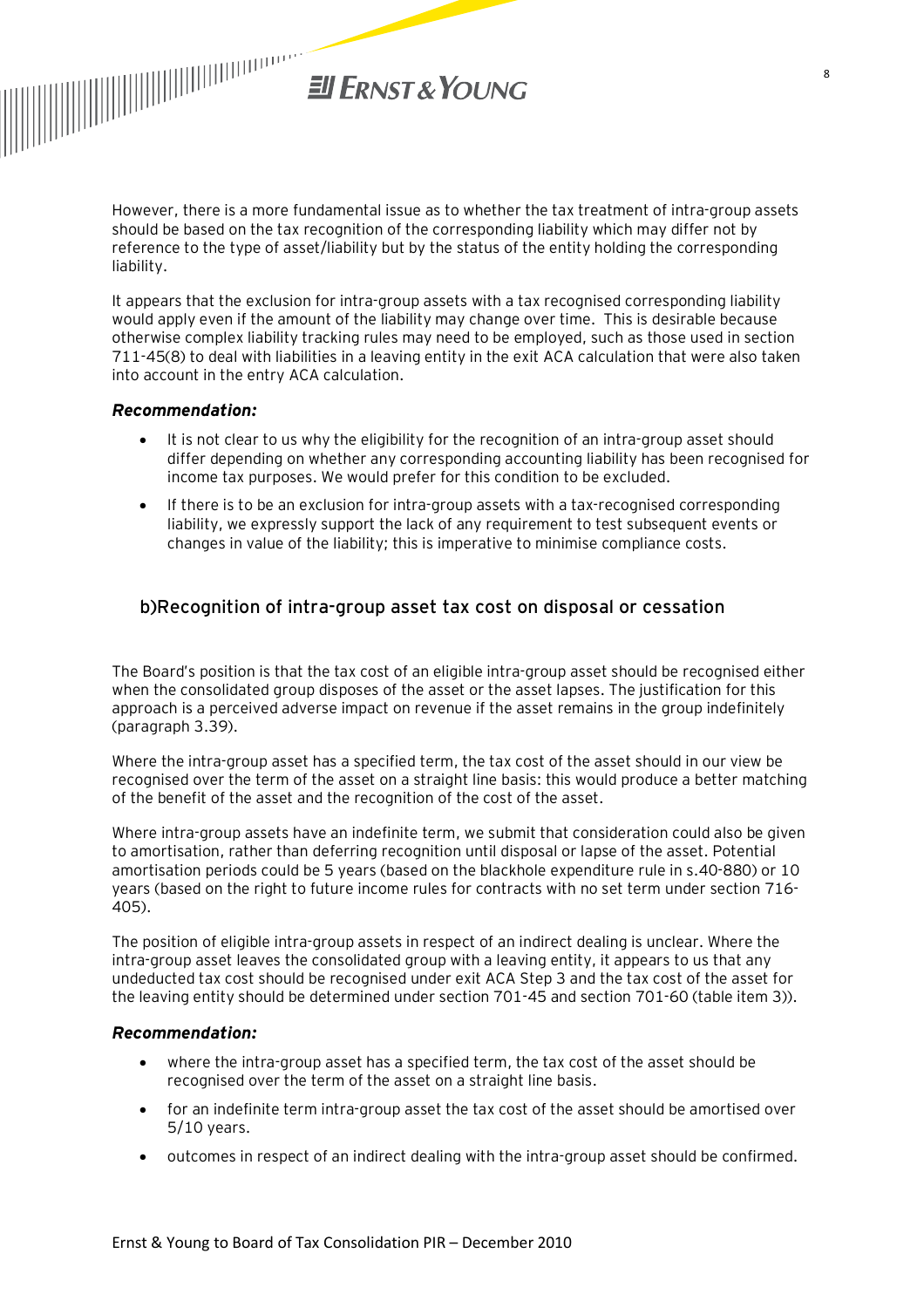

#### c) What history, if any, is relevant for intra-group assets

If an asset acquisition model is adopted, and under that model intra-group assets that emerge from the group would be taken to be created at the time they emerge (paragraph 2.56), the Board's position is that the income tax history that an intra-group asset had prior to coming into the consolidated group would be irrelevant when it is subsequently disposed of or lapses (paragraph 3.43).

This then raises the issue of how the tax characterisation of the asset will be determined in respect of the intra-group asset. The Board's paper suggests that the capital/revenue treatment of any amount received on the disposal of the asset would be determined on the basis of the consolidated group's treatment of the asset (paragraph 3.43), in the context of a notional creation of the asset at that time. On that basis, taking into account our position in respect of the tax treatment of any costs associated with the asset discussed above, we would tend to agree that the income tax history that an intra-group asset had prior to coming into the consolidated group would be irrelevant when it is subsequently disposed of or lapses.

#### d) Treatment of intra-group assets severed from recognised assets during consolidation

As noted in section (a) above, a tax cost for the special category of intra-group assets that are severed from recognised assets during consolidation should be recognised under the Act.

If there is no recognition for the tax cost of such intra-group assets then inappropriate consequences might arise for the calculation of the exit ACA of the grantee of the asset. In relation to the sale / assignment of an intra-group asset by the subsidiary grantee of an asset to a nongroup member, the operation of the single entity rule (SER) has consequences for the calculation of any balancing adjustment amount.

The deficiencies can be illustrated using the example of the granting of rights to use telecommunications infrastructure between group members. The granting of these rights is a common incident of the telecommunications industry, with the rights given recognition in the Act as depreciable assets (being Indefeasible Rights to Use (IRU) or Telecommunications Site Access Rights (TSAR)).

The Uniform Capital Allowances provisions contained in Division 40 provides (in section 40-115) that a single depreciating asset may be split into two or more assets. In that case, the holder is deemed to stop holding the original asset and start holding the two (or more) new assets. This applies where part of an asset is granted to a third party.

The application of this to IRUs and TSARs has given rise to some uncertainty (in part as a result of the removal of former Division 44 which specifically applied to the splitting of IRUs, which was repealed in the process of the introduction of the uniform capital allowance provisions). However, on the assumption that the asset splitting contemplated in Division 40 is taken to apply to IRUs and TSARs, it would operate as follows. The underlying asset, being the telecommunications system, would be deemed to have been "split" into two (or more) assets immediately before the grant of the rights. One asset will be that part of the telecommunications system that the grantor continues to hold and use; the other asset will be the IRU or TSAR that the grantee has acquired rights which provides it with rights to use the telecommunications system. The adjustable value of the original asset is then apportioned between the two new assets on a reasonable basis.

Under existing rules, there is a risk that the SER operates to disregard the intra-group transaction that would cause the splitting of the asset to be recognised during consolidation, with the result that the Division 40 asset splitting rules (sections 40-115 and 40-205) are not activated at that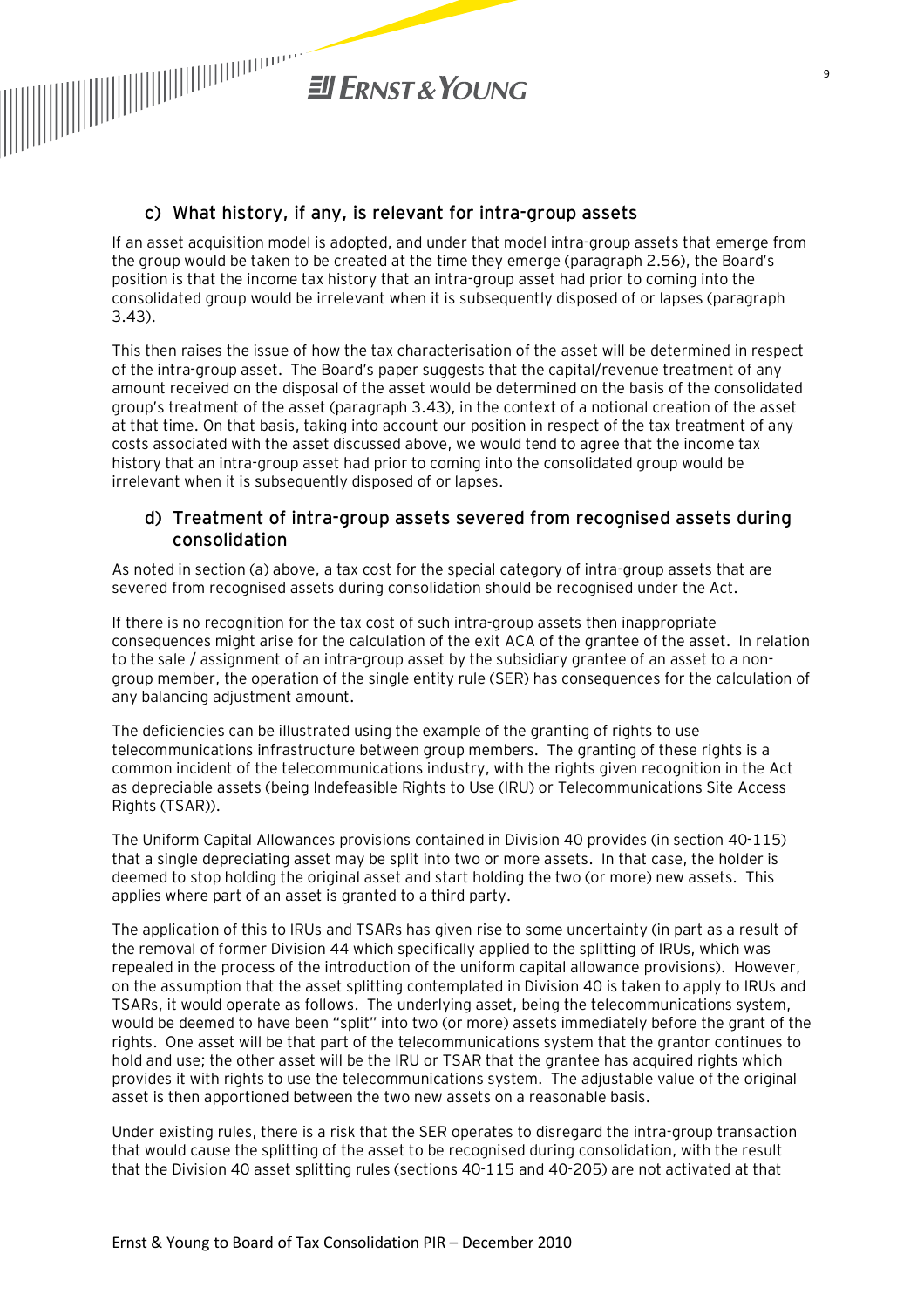

time. Where such assets are held by a leaving entity, there is currently no mechanism to trigger the application of the Division 40 asset splitting rules at the leaving time, under the existing interpretation of the SER where such assets are taken to be pre-existing at the leaving time, rather than created at the leaving time (applying the principles in TD2004/34 and TD2004/35).

#### *Recommendation:*

- · Division 40 could be amended to exclude the provisions relating to IRUs and TSARs from the SER. The effect would be to allow recognition of the tax cost of the asset at the time of grant, instead of at the time the subsidiary (or the asset) leaves the group. The granting of an IRU would result in two new assets being created, each being recognised as having a tax cost in the amount of the proportion of the value of the original single asset ascribed to it.
- · Upon the subsidiary leaving the group, the terminating value for the IRU / TSAR is the amount of the proportion ascribed to it. The exit ACA for a subsidiary member of a consolidated group will include the value ascribed to the IRU / TSAR. The ACA will therefore be appropriately determined by recognising a split of the cost of the underlying asset over which the rights have been granted when that member (or the asset) exits the consolidated group.
- · This 'splitting' treatment could be extended to other assets that can be split in a similar fashion. There seems no reasonable basis to restrict a consolidated group from being able to recognise two assets that would have otherwise been deemed to have been split by the relevant provision of the Act but for the operation of the SER.

#### **Position 3.2**

The Board considers that the Intra-group liability adjustment should be modified so that:

- (a) the adjustment is triggered when an Intra-group asset that does not have a corresponding liability owed to it by a member of the old group leaves a consolidated group with a leaving entity; and
- (b) the adjustment applies to liabilities and to other similar types of obligations.

#### **Question 3.2**

Do stakeholders agree with Position 3.2? If not, why not?

Position 3.2 relates to the situation involving an indirect disposal of intra-group assets held by a leaving entity. This is relevant for intra-group assets including debt interests but excluding membership interests.

We understand that the Board's position is effectively to amend exit ACA Step 3 (subsection 711- 40(1)) so that it would apply to an intra-group asset (receivable) that has a liability owed by a member of the old group. The term 'liability' is not defined, which has created some uncertainty as to whether it applies to obligations of the leaving company. As well, the Government previously announced a proposal to limit the term to liabilities recognised in financial statements (accounting liabilities)

The proposal by the Board would mean that, when the asset leaves a consolidated group with a leaving entity, a corresponding liability or other similar obligation would be recognised more broadly than the existing subsection 711-40(1) and the Government announcement would not be implemented.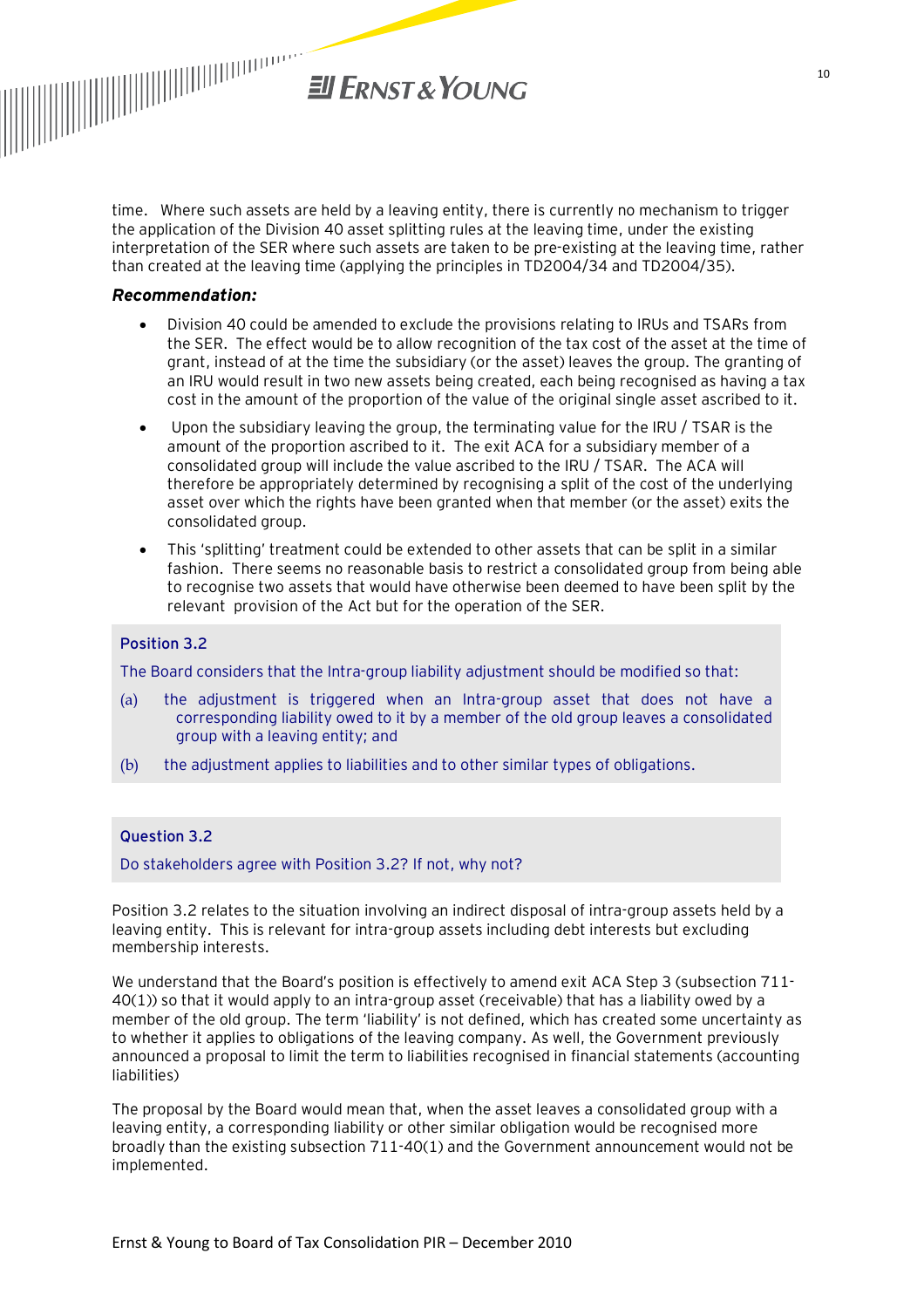

We support the Board's proposed approach, as there may be situations involving valuable intragroup assets where there is no corresponding accounting liability owed by members of the old group to the leaving entity (as noted in paragraph 3.47).

At paragraph 3.49 the Board notes that situations can arise where an amount is recognised under exit ACA Step 3, which could result in a gain not being recognised for tax purposes, "which would seem inappropriate". However no example is provided. It is difficult to comment on whether such outcomes may arise and the appropriateness of the outcome. We would welcome a worked example being provided to illustrate when such a situation could arise.

#### **Position 3.3**

The Board considers that additional integrity provisions are required to address inappropriate outcomes that arise from the use of Intra-group transactions to create value shifts.

#### **Question 3.3**

Do stakeholders agree with Position 3.3? If not, why not?

We would generally agree that tax losses should not be recognised in respect of the direct or indirect disposal of assets, whose value has been reduced as a result of intra-group arrangements that place encumbrances on an asset, where a not incidental purpose of the arrangement was to create a tax loss or reduced gain on the disposal of the asset.

It would appear that a limited range of transactions may be of concern, and any proposed integrity measure should be specifically targeted and limited to such arrangements.

In respect of any indirect disposal of such an asset through a leaving entity, we query whether the existing loss integrity rules, specifically Subdivision 165-CD as modified by Subdivision 715-B, would suitably deal with such situations.

We caution against the application of the general value shifting rules to intra-group arrangements, as this would impose significant compliance burdens on consolidated groups, to address what would appear to be a relatively specific problem.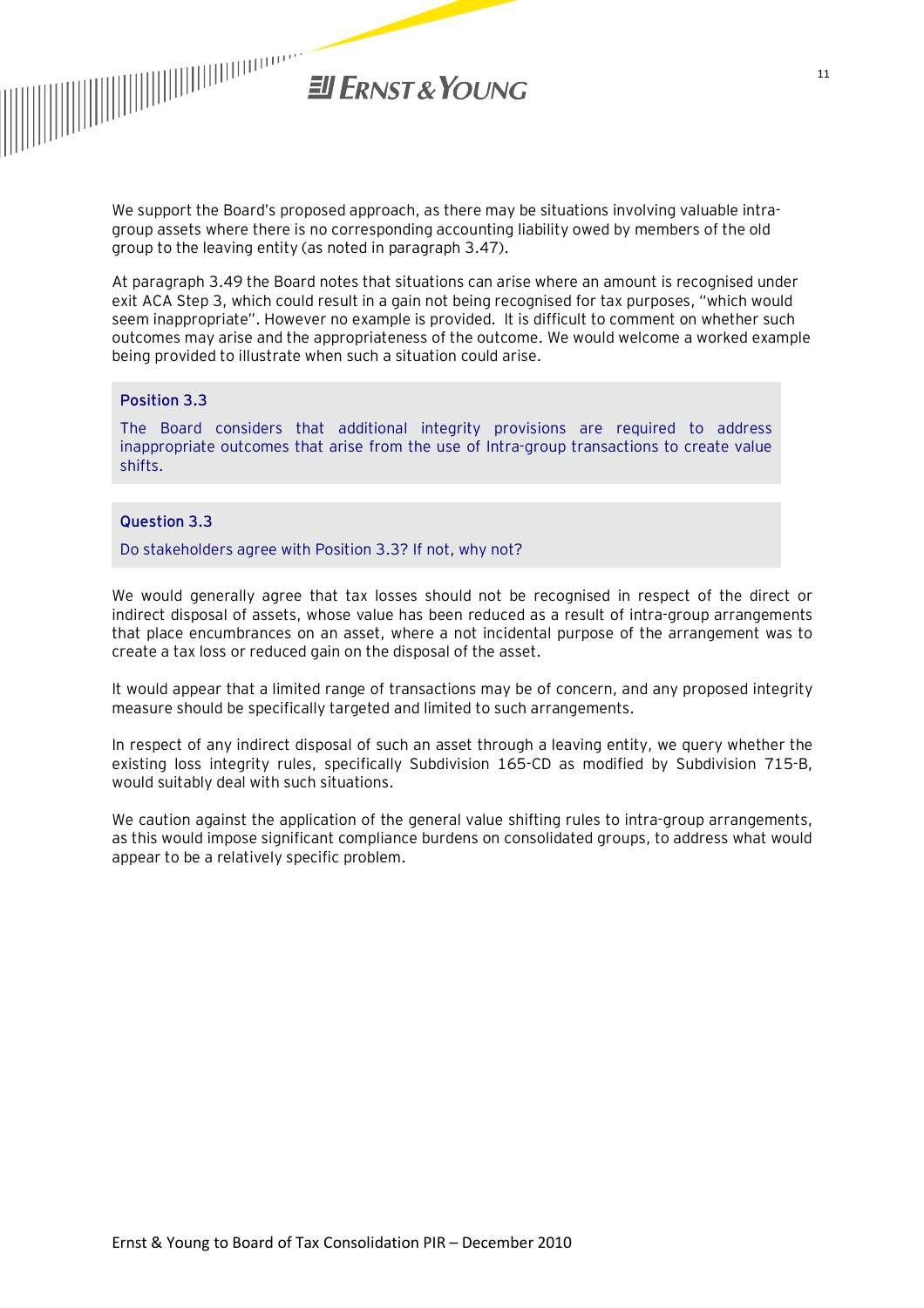

#### **Position 3.4**

The Board considers that the single entity rule (together with other parts of the consolidation provisions) should be extended to third parties who are:

- (a) shareholders of the head company of a consolidated group; or
- (b) liquidators appointed to the head company of a consolidated group.

Consideration should also be given to extending the single entity rule (together with other parts of the consolidation provisions) so that it applies to the dealings of a related third party with a consolidated group.

#### **Question 3.4**

- (c) Do stakeholders agree with Position 3.4? If not, why not?
- (d) Are there circumstances where an exception should be made to the principles proposed in Position 3.4?
- (e) Do stakeholders agree with the proposal to extending the single entity rule so that it applies to the dealings of a related third party with a consolidated group?

#### a) Extending the SER to certain third parties

We broadly support the proposal that the SER (together with other parts of the consolidation provisions) should be extended to third parties who are:

- · shareholders of the head company of a consolidated group;
- · liquidators appointed to the head company of a consolidated group; and
- · a related third party with a consolidated group

on a case by case basis (in respect of specific provisions in the Act).

#### b) Potential approaches and exceptions to the principles

In our view a general rule to extend the single entity rule either to all third parties or to the three categories noted above is probably not warranted. Any extension of the SER should be implemented by specific rules relevant to the particular provisions concerned, in some central location in the Act for any such modifications: this could be in Division 701.

Consideration will need to be given to appropriately balance the information needs of third parties against the potential compliance burdens that may be imposed on consolidated groups, if information is to be required to be provided by the consolidated group.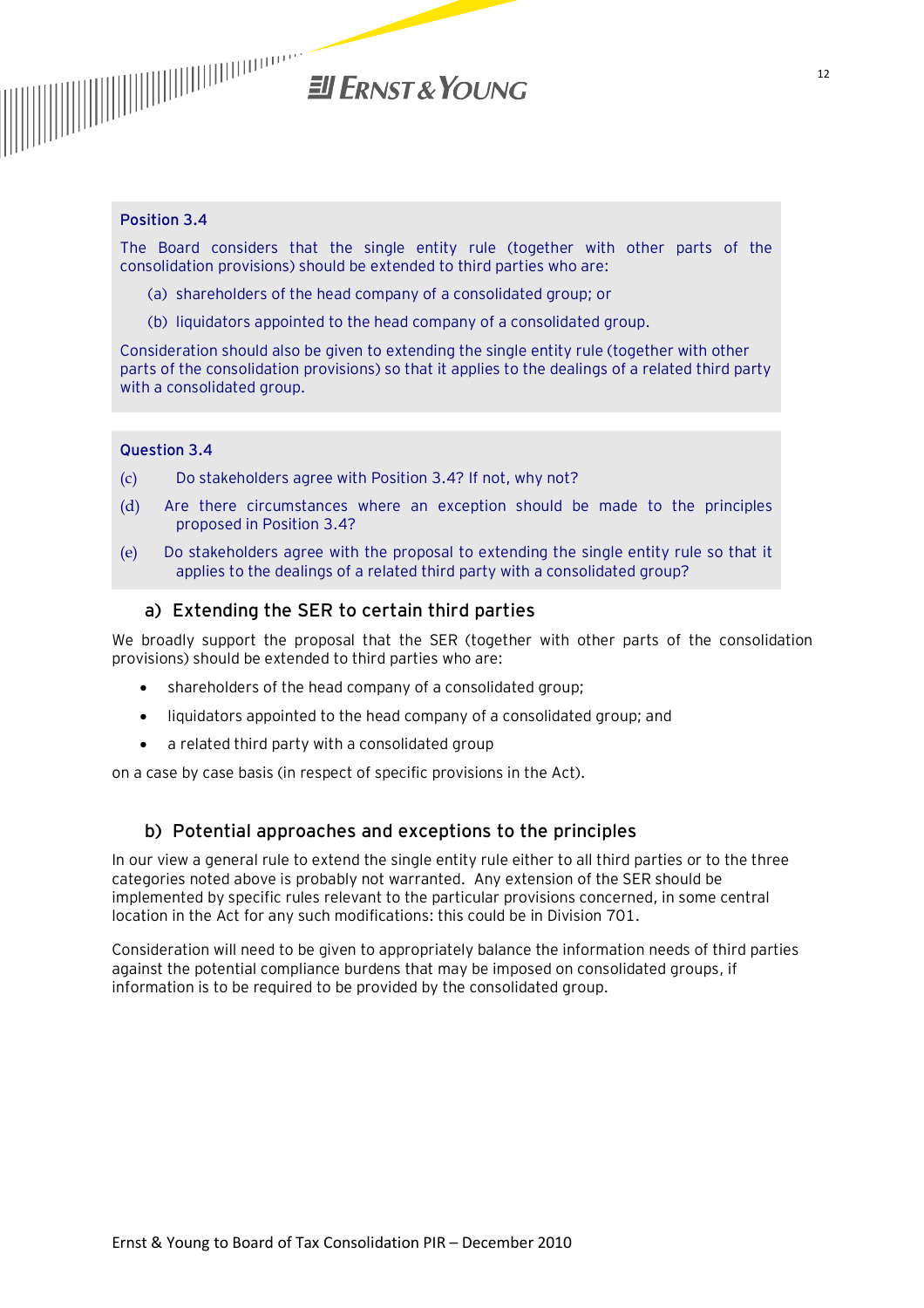

# **Interaction between consolidation and other parts of the Act**

#### **Trust measures**

#### **Question 4.1**

The Board considers that:

(f) a trust's net income for the non-membership period be calculated by reference to the income and expenses that are reasonably attributable to the period and a reasonable proportion of such amounts that are not attributable to any particular period within the income year; and

 $(g)$  to the extent income and expenses are apportioned in calculating the trust's net income for the non-membership period, similar adjustments are appropriate when calculating the trust law income.

#### **Question 4.1**

Do stakeholders agree with Position 4.1? If not, why not?

The context of the proposals is where a fixed, discretionary or hybrid trust becomes a member, or ceases to be a member of a consolidated group during an income year.

The Position paper quite correctly observes that there are number of other trust tax reform developments that need to be taken into account in respect of proposed amendments in respect of tax consolidation interactions. We support the Board's proposed approach to attempt to use the existing framework to deal with the interaction issues (to deal with historical and current issues). However, interaction issues will need to be reviewed in respect of any further trust tax reforms, that is, the Boards approach may be an interim solution.

#### *Recommendation:*

- · We support an approach that would allow for the allocation of an overall trust law income position (and net income position) between membership and non-membership periods, based on reasonable allocations of income, gains, expenses and losses to membership and non-membership periods.
- · However, the proposed rules would need to recognise that in circumstances where any income or gains derived in a non-membership period are then eroded by expenses or deductions during a membership period, income tax should only be levied on the net overall position for the income year, **unless a beneficiary has actually received an income allocation referable to the non-membership period.**
- ·
- · We would support these proposed reforms applying from the date of the original announcement on 8 May 2007.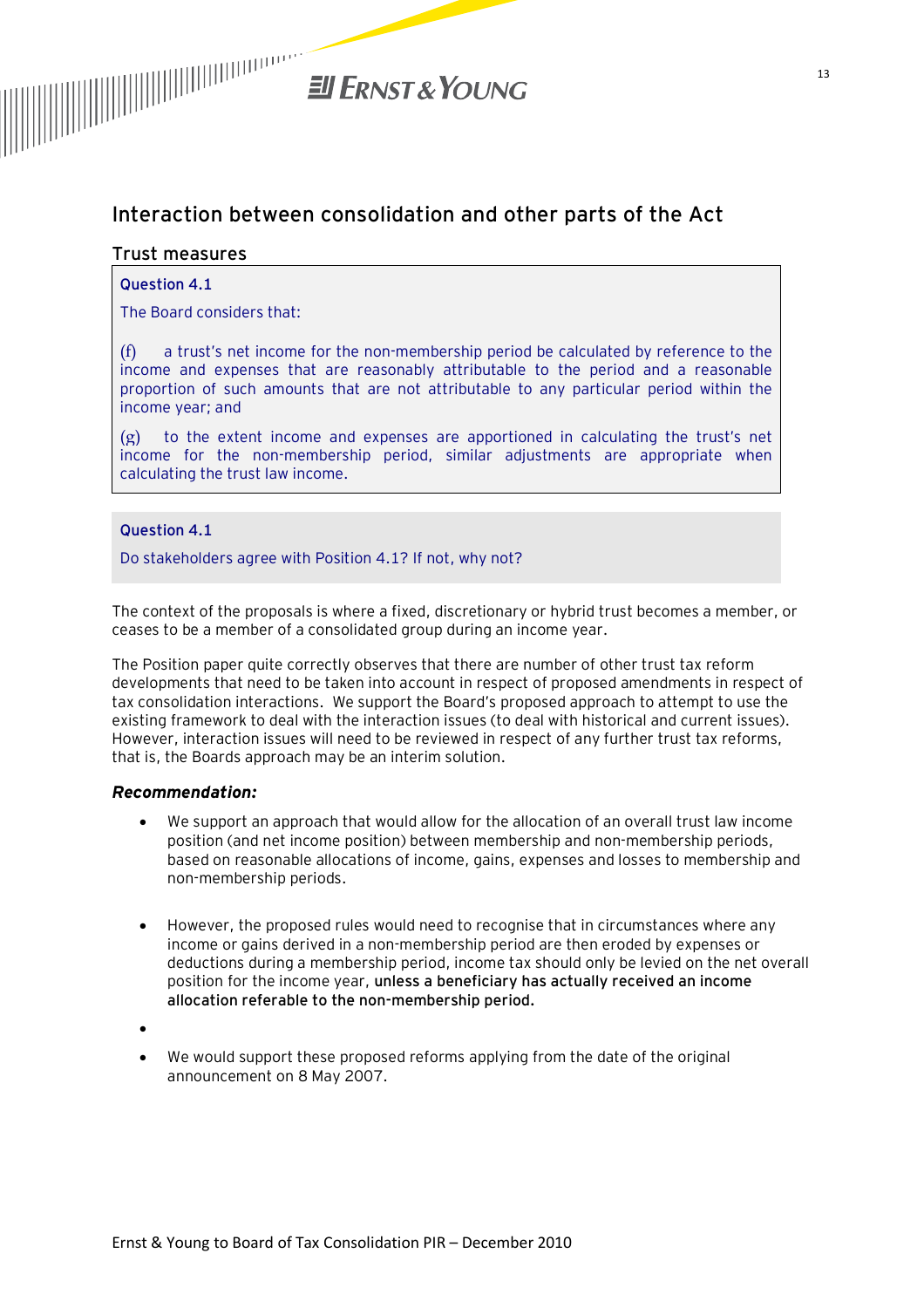# **El ERNST & YOUNG**

#### **Position 4.2**

The Board considers that a beneficiary's and the trustee's share of the trust's net income should be determined by taking into account events that happen after a trust joins or leaves a consolidated group.

#### **Question 4.2**

Do stakeholders agree with Position 4.2? If not, why not?

The Board's example at paragraph 4.16 deals with a relatively straight forward situation of trust income being derived both in the non-membership period and the membership period: the issue in the example being different outcomes arising from a pro-rata allocation compared with specific allocation to the relevant periods. As noted above, the more challenging situation is one where losses may exist in one of the relevant periods.

#### *Recommendation:*

- · The proposed rules should allow a trust the flexibility to choose which approach is most appropriate for the particular circumstances.
- · In relation to the Board's comment on compliance impacts (paragraph 4.18), the proposed amendments could empower the trustee of the trust to make the relevant determination, which would then bind each beneficiary.

#### **Position 4.3**

The Board considers that the group's tax liability in relation to the net income of a trust's non-membership period be included in the allocable cost amount calculation.

#### **Question 4.3**

Do stakeholders agree with Position 4.3? If not, why not?

This Position is relevant to the extent that Positions 4.1 and 4.2 are not adopted, or if adopted, may nonetheless result in the consolidated group bearing a tax liability referable to a nonmembership period. Hence this proposal is expected to have limited residual application only.

We support the Position that a consolidated group's tax liability in relation to the net income of a trust's non-membership period be included in the allocable cost amount calculation for the joining trust.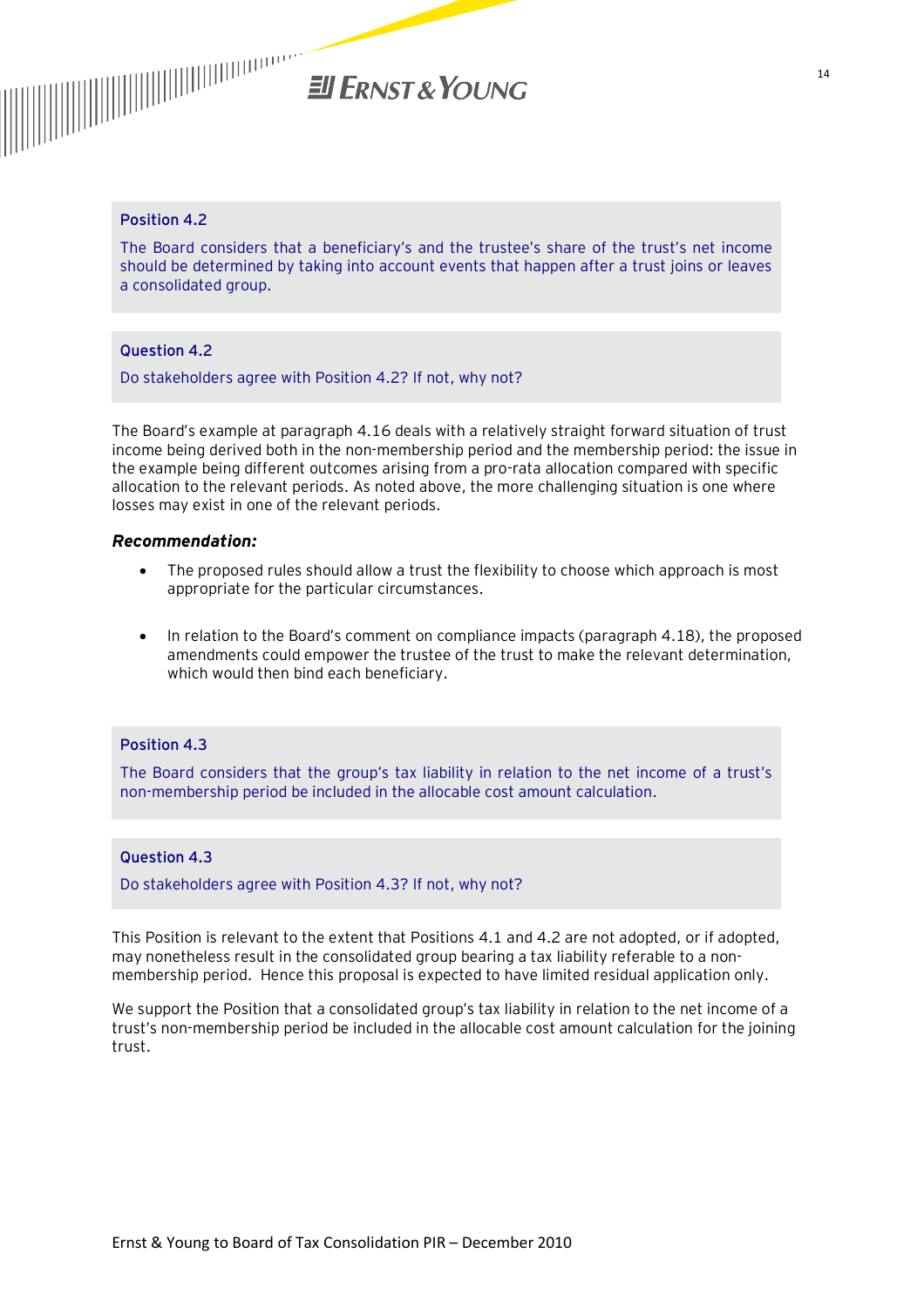

#### **Position 4.4**

The Board considers that a trustee, in its capacity of trustee for a trust that is a member of a consolidated group, be treated as a member of the same consolidated group as the trust.

#### **Question 4.4**

Do stakeholders agree with Position 4.4? If not, why not?

We acknowledge the technical issues raised regarding the application of the entry tax cost setting rules to the assets of a joining trust that are legally owned by the trustee, if the trustee is not also an actual member of the consolidated group.

#### *Recommendation:*

- Any deemed membership for the trustee of a trust, in its capacity as trustee only, (where the trust is a member of the consolidated group) should be for all purposes of the Act. That deemed membership should apply for the purposes of any trustee assessment under section 99 or 99A of the Income Tax Assessment Act 1936 referable to a membership period. The practical effect of such a deeming would be that the head company of the consolidated group would assume the tax responsibilities (any tax liability and any tax administration responsibilities) of the trustee, through the application of the single entity rule.
- For the avoidance of doubt, any change in the identity of the trustee should not cause the trust to join or leave the consolidated group.
- We see merit in the deemed membership of the trustee extending beyond the leaving time of the trust, to ensure that any tax liability and any tax administration responsibilities of the trustee, referable to the membership period, can continue to be dealt with by the head company of the consolidated group.

#### **Position 4.5**

The Board considers that all beneficiaries, including debt beneficiaries, unit holders or objects of a trust, should be subsidiary members of the consolidated group.

#### **Question 4.5**

Do stakeholders agree with Position 4.5? If not, why not?

Under the existing membership rules, an entity is not taken to be a member of another entity just because the entity holds one or more interests or rights relating to the other entity that are debt interests (section 960-130).

We suggest that further consultation is required to clarify the potential scope of this Position, including whether the proposal should extend to entities other than trusts.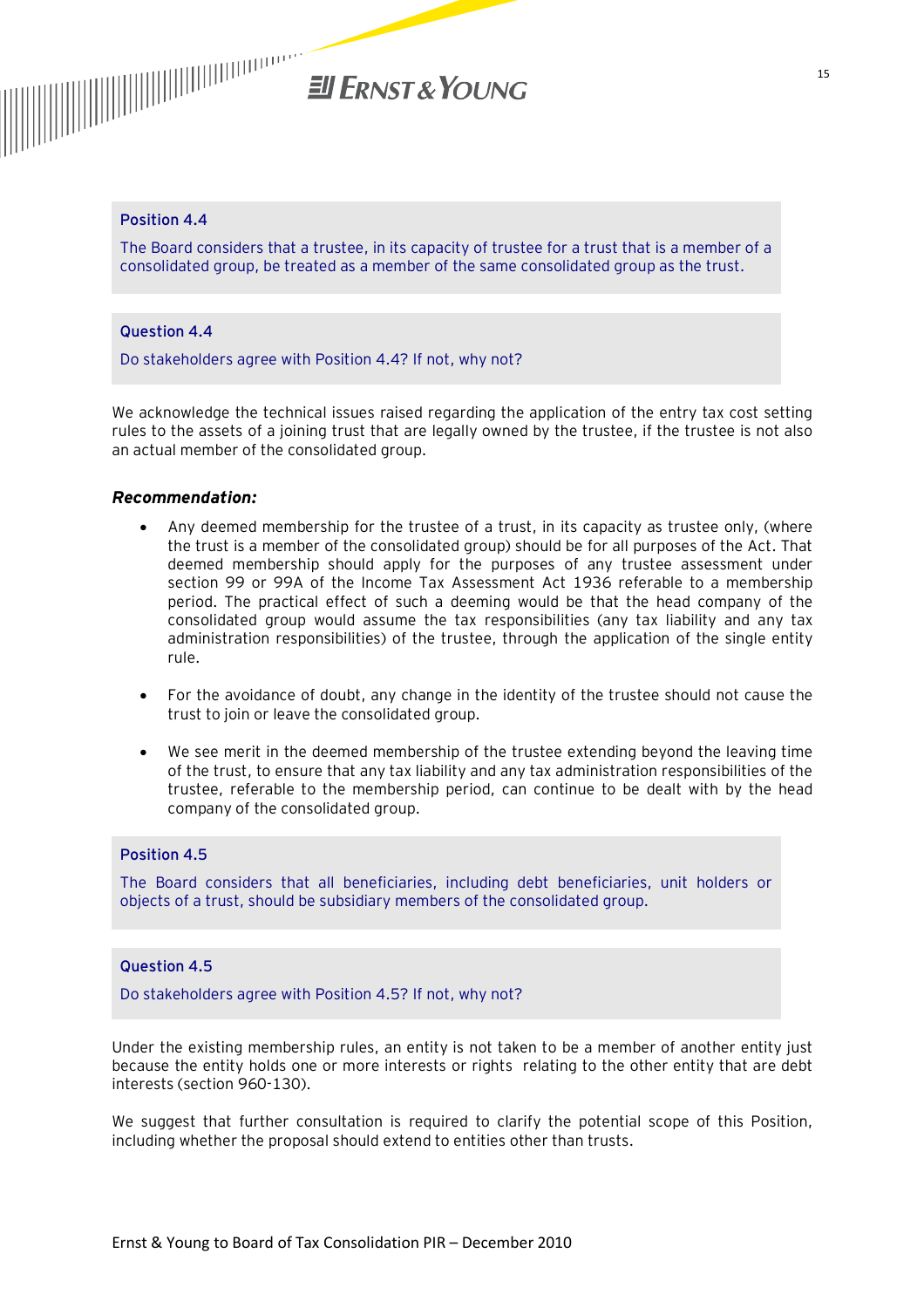

#### **Position 4.6**

The Board considers that:

- · foreign hybrids should be eligible to become members of a consolidated group; and
- · this should be reviewed if evidence suggests that integrity risks arise as a result of this outcome.

#### **Question 4.6**

Do stakeholders agree with Position 4.6? If not, why not?

#### **Foreign hybrids**

In our view the tax consolidation provisions as currently drafted allow an entity that is a foreign hybrid pursuant to section 830-5, should be eligible to become a subsidiary member of a tax consolidated group provided that the entity is a wholly-owned subsidiary of the head company. This is on the basis that an entity that is a foreign hybrid is treated as a partnership for the purposes of the taxation law (subdivision 830-B) and the only eligibility requirement for a partnership to become a subsidiary member is that it be a wholly-owned subsidiary of the head company (section 703-15(2) item 2). We note that this view seems to be supported by the Commissioner of Taxation (refer ATO Interpretative Decision ATO ID 2009/149, which concluded that a US LLC was eligible to be a subsidiary member of a tax consolidated group).

While we believe the current law deals with this situation, we support a proposed amendment for the avoidance of doubt, to confirm that a foreign hybrid within the scope of section 830-5 is eligible to become a member of a consolidated group, and should be treated on a consistent basis as a partnership for Australian tax purposes.

#### **Division 855 tax consolidation interactions**

#### **Position 4.7**

The Board considers that all the assets of a MEC group or consolidated group (rather than the assets of the leaving entity) should be taken into account for the purpose of applying the principal asset test in Division 855.

#### **Question 4.7**

Do stakeholders agree with Position 4.7? If not, why not?

We are concerned that this proposal may itself give rise to distortions and anomalous outcomes. For example, in circumstances where the assets of the leaving Eligible Tier One company are predominantly taxable Australian property assets, but the assets of the broader MEC group are not,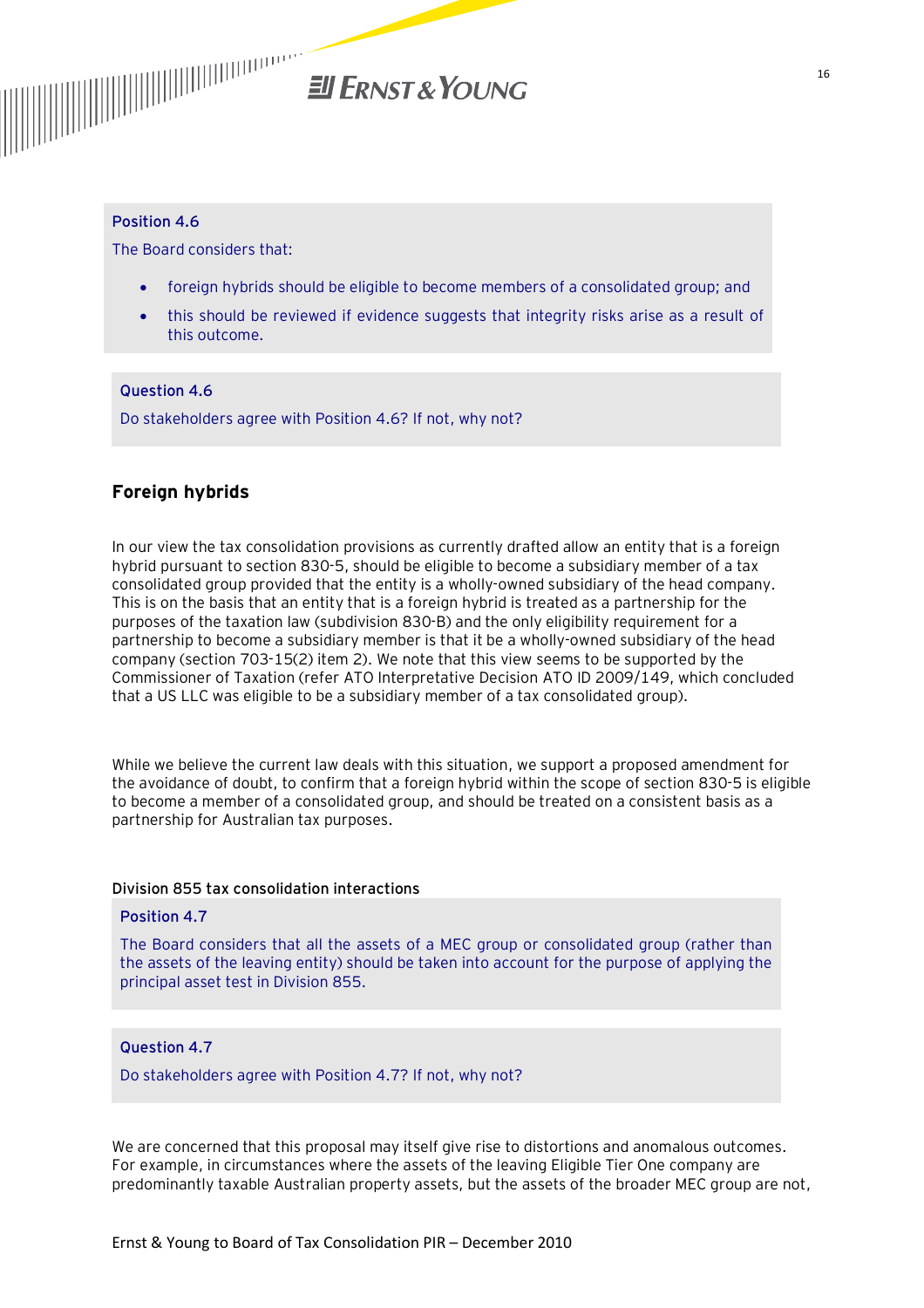

then the proposed rule may result in Division 855 not applying to a transaction where it clearly should.

#### *Recommendation:*

- · We do not support a "one-way" integrity rule that would only expand the reach of Division 855, for example, integrity rule is triggered if the combined interests in each eligible tier one company in a MEC group would be taxable Australian property.
- · This proposal has significant implications for existing foreign wholly owned group structures. Consequently, careful consideration will need to be given to developing appropriate transitional rules. It will not be sufficient for these rules to simply have prospective operation only.
- · For existing foreign wholly owned groups, they should have the option of making, revoking or altering MEC group elections as a consequence of this proposal.

#### **Position 4.8**

The Board considers that, where Division 855 applies to an asset, the consolidation tax cost setting rules should not apply to the asset unless there is a change in the underlying beneficial ownership of the asset.

#### **Question 4.8**

Do stakeholders agree with Position 4.8? If not, why not?

We understand that this proposal is targeting restructures of foreign wholly-owned groups, whereby, Australian subsidiaries are acquired by a consolidated group or MEC group and the tax cost of assets held by those joining entities are otherwise reset (where the general anti-avoidance rule does not apply).

We understand that under this proposal, the tax cost setting rules will not apply, and the existing tax value of assets held by the joining entity/ies would be recognised by the acquiring consolidated group/MEC group.

An alternative approach would be to recognise the transferor's cost base, for the purpose of applying the tax cost setting rules. However, there are various integrity concerns and compliance burdens which would work against such an approach.

#### *Recommendation:*

- · any integrity rule should be limited to joining entities where there is no change in the underlying beneficial ownership (restructure of wholly owned group).
- · any integrity rule should be carefully constructed so that it does not apply in circumstances where Division 855 may otherwise have limited application. For example, if a joining entity was minority owned by a non-resident where Division 855 would apply, it would be inappropriate for this proposal to deny the tax cost setting rules applying. In such a case the integrity rule should not apply. We would not support a partial application of the integrity rule.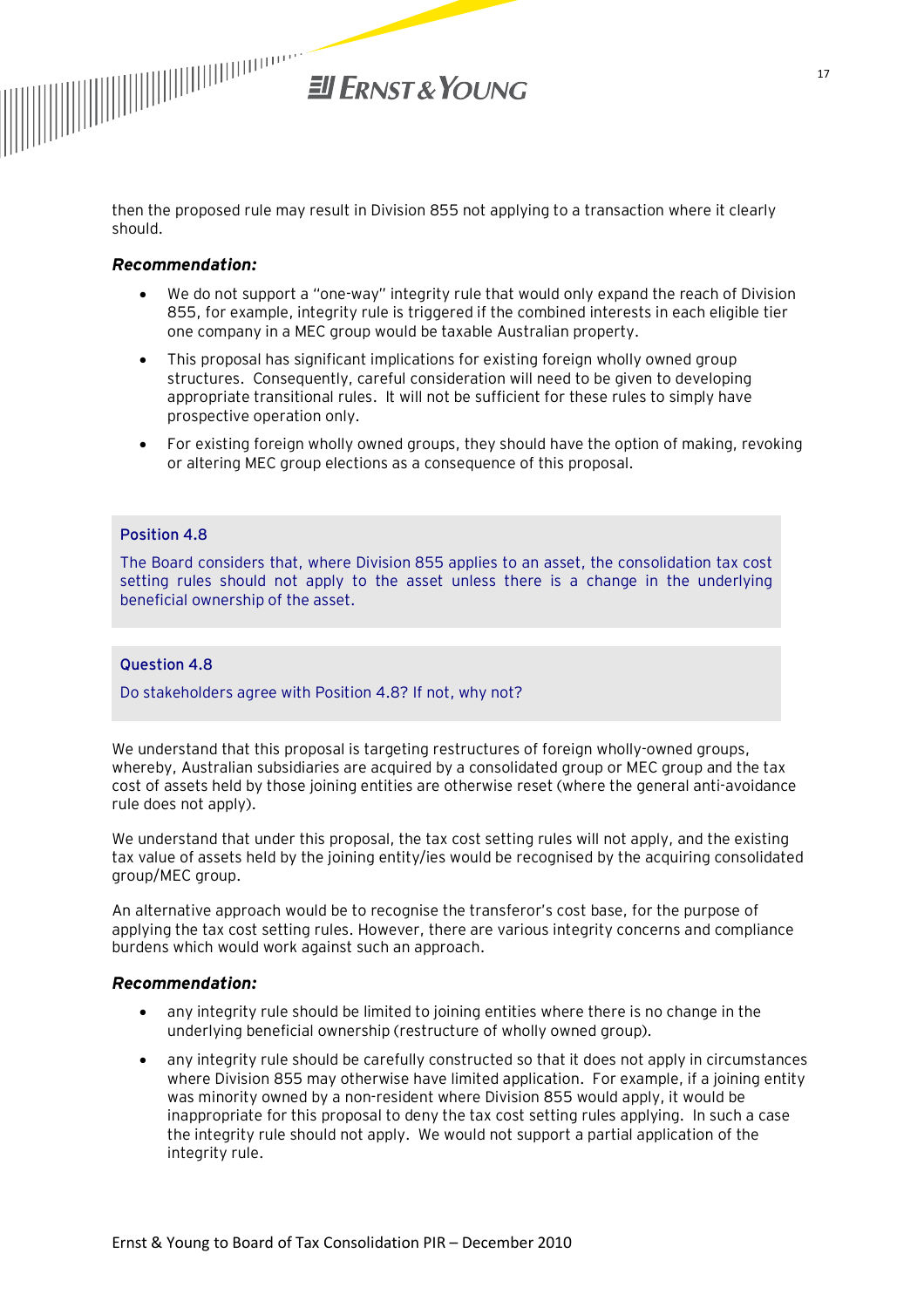

- · the tax cost of the membership interests of the acquired entity should be quarantined and recognised in the event that the entity leaves the group.
- · this proposal should only apply on a prospective basis.

#### **Position 4.9**

The Board considers that CGT event J1 should not apply when subsidiary members leave a MEC group with assets that were rolled over prior to the entity joining the group.

#### **Question 4.9**

Do stakeholders agree with Position 4.9? If not, why not?

This has been a long outstanding issue for MEC groups. We support this proposal.

In respect of eligible tier-1 companies that leave a MEC group, please refer to our comments on Position 4.10 below.

#### *Recommendation:*

· Consideration should be given to allowing this proposal to apply on a retrospective basis.

#### **Position 4.10**

The Board agrees that double taxation may arise when an eligible tier-1 company leaves a consolidated group with assets that were rolled over prior to the entity joining a consolidated group because of the pooling rules.

#### **Question 4.10**

- · Do stakeholders agree with Position 4.10? If not, why not?
- · What changes can be made to ensure deferred capital gains and losses are not taxed twice when an eligible tier-1 company leaves a consolidated group with assets that were rolled over?

We support the Position that appropriate measures should be considered to mitigate any double taxation that may arise when an eligible tier-1 company leaves a consolidated group with assets that were rolled over prior to the entity joining a consolidated group because of the pooling rules.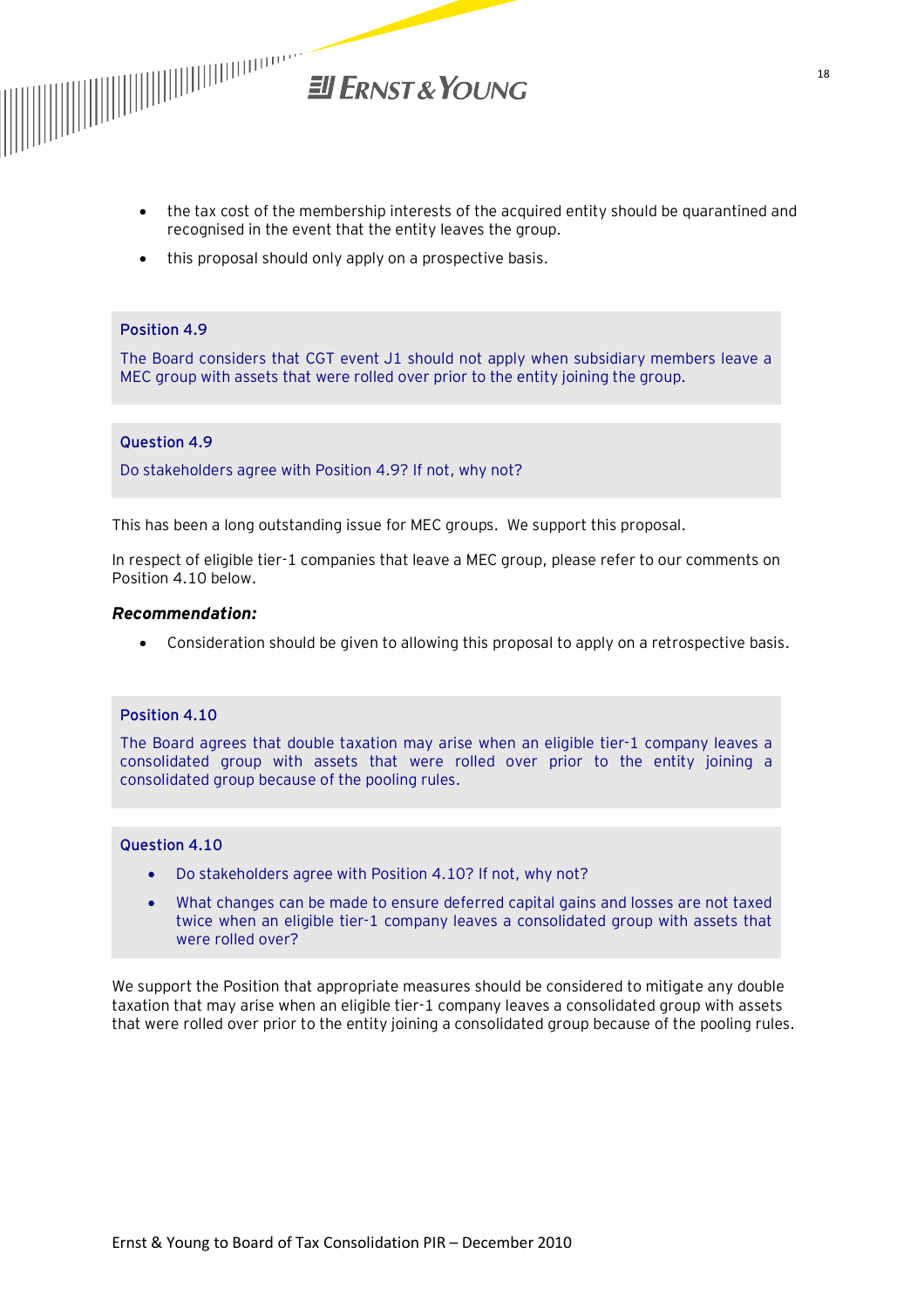

#### *Recommendation:*

- · The pooling rules should be amended to factor in any capital gain that may arise under CGT event J1
- · To the extent that Division 711 applies to the leaving eligible tier-1 company (where membership interests are held by other members of the MEC group), then any CGT event J1 capital gain should be reduced on a proportionate basis.
- · These amendments should also apply to Subdivision 126-B rollovers that occur while the eligible tier-1 company was a member of the MEC group (that is, post joining time rollovers)
- ·

#### **Position 4.11**

The Board considers that:

- · CGT event J1 should apply to rolled over membership interests when a non-resident owner disposes of its interests in the head company; and
- further work is needed to determine how the cost base of these membership interests in the subsidiary member should be calculated.

#### **Question 4.11**

- Do stakeholders agree with Position 4.11? If not, why not?
- · How should the cost base of the membership interests in the subsidiary member of the consolidated group be determined?
- Is there another method that could be used to determine the capital gain or capital loss made on the disposal of those membership interests, including for a partial disposal of membership interests?

In the event that CGT event J1 applies to the (target) head company of a consolidated group in respect of rolled over membership interests in subsidiary members of the consolidated group, then we agree that appropriate compensating adjustments will be required, in circumstances where the tax cost of the assets of the target company are not reset following the divestment.

In circumstances where the target consolidated group is acquired by another consolidated group where Subdivision 705-C applies, and Subdivision 126-B rollover does not apply in relation to that transaction, then it would appear that the ordinary operation of the tax cost setting rules should provide appropriate outcomes in respect of the tax cost of assets for the target consolidated group (any tax liability arising from a CGT event J1 capital gain should be reflected in entry ACA Step 2).

In other cases, compensating adjustments for the target consolidated group would be required. We agree that further consultation is required to determine appropriate adjustments.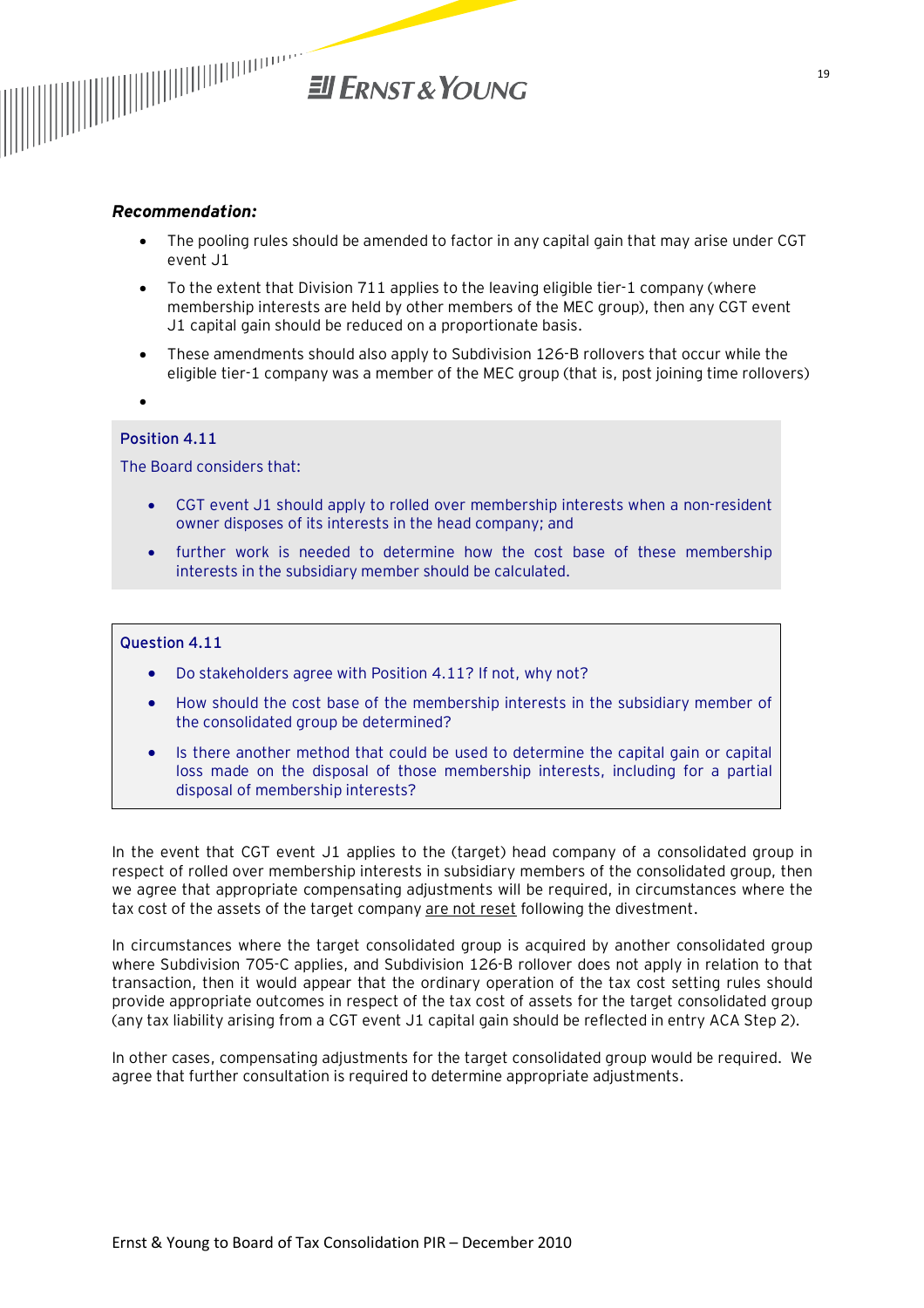

#### **Question 4.12**

Do stakeholders consider that issues which currently arise because of CGT event J1 could be resolved if:

- a time limit applied the provision;
- minority interest divestments were exempted from the provision; and
- the sub-group break-up exemption applied where less than 100 per cent of the interests in the sub-group is disposed of to non-group entities?

We would strongly support the reforms to CGT event J1 suggested by the Board. Each of the suggested reforms have merit, and such reforms are long overdue.

#### *Recommendation:*

- a time limit should be applied to CGT event J1. A possible approach would be to align the proposed time limit for CGT event L5 with the time limits that apply for stamp duty corporate reconstruction relief claw back (generally 3 years).
- minority interest divestments should be either exempted from the application of CGT event J1 , or CGT event J1 should only apply on a pro-rata basis. There is also merit in having a corresponding approach applied to CGT event L5 (when a subsidiary member leaves a consolidated group).
- the sub-group break-up exemption should be applied where less than 100 per cent of the interests in the sub-group is disposed of to non-group entities.

#### **Tax Treaties and tax consolidation**

#### **Position 4.12**

The Board considers that Treasury and the ATO should undertake a review to clarify how Australia's double tax agreements apply to a consolidated group.

#### **Question 4.13**

Do stakeholders agree with Position 4.12? If not, why not?

We would support a broad ranging review of how Australia's double tax agreements apply to a consolidated group. This review should not be limited to the ATO and Treasury, so as to allow external stakeholders to provide relevant input.

#### **Deferred tax balances and tax consolidation**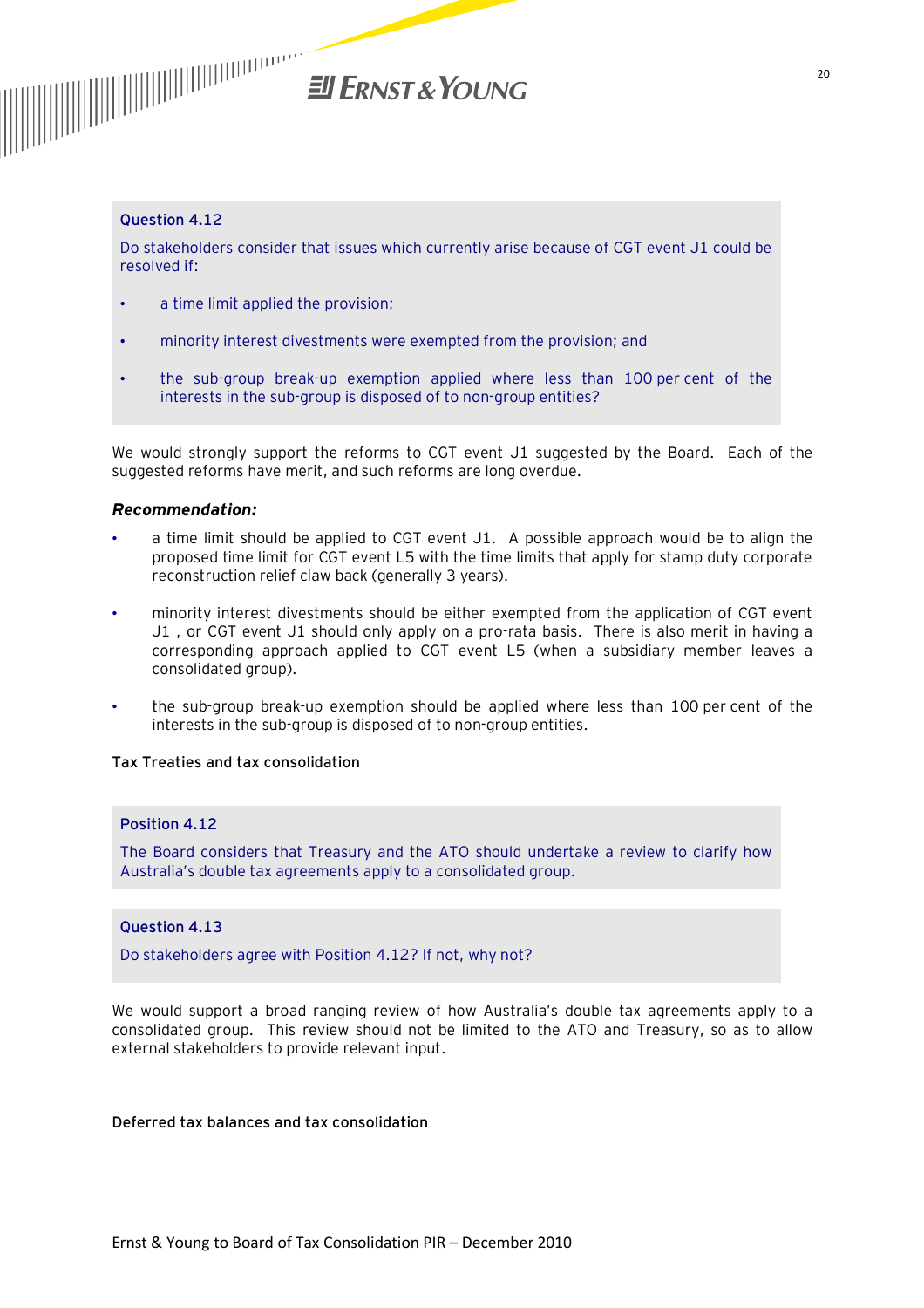

#### **Question 4.14**

The Board seeks stakeholder's comments on:

- · Whether the inclusion of deferred tax assets and deferred tax liabilities in the tax cost setting process results in unnecessary complexity?
- · How can the tax treatment of deferred tax assets and deferred tax liabilities be simplified?
- · Should deferred taxes assets and deferred tax liabilities be removed from the tax cost setting process?
- · If not, in what circumstances should deferred tax assets and liabilities be recognised in the tax cost setting process?

We would support the Board further considering the treatment of deferred tax assets and liabilities as part of the entry and exit tax cost setting process.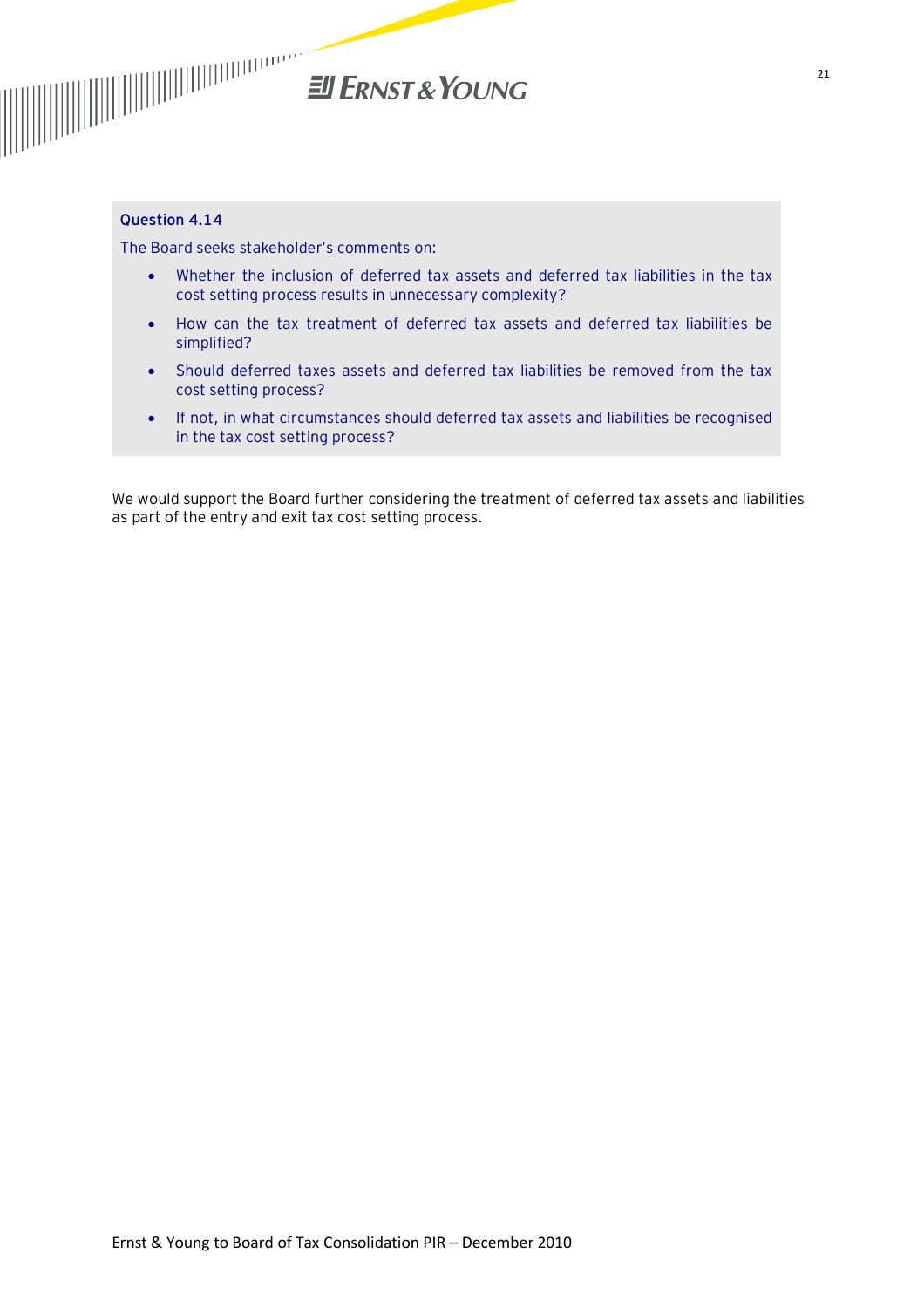

# **Small business corporate groups**

#### **Position 5.1**

The Board considers that on-going formation concessions should be available for wholly owned corporate groups with an aggregated turnover of less than \$100 million and assets of less than \$300 million in an income year.

The formation concessions should be available to an eligible wholly owned corporate group that forms a consolidated group by the end of the income year following the income year that it exceeds the threshold test. The concessions should not apply to foreign owned corporate groups that elect to form MEC groups.

If a group elects to apply the concessions, the election should apply to all subsidiary members of the group. If an election is made:

- the existing tax costs of assets for all subsidiary members should be retained; and
- losses held by subsidiary members that are transferred to the consolidated group should be able to be utilised over three years.

#### **Question 5.1**

(h) Do stakeholders agree with the Board's Position 5.1? If not, why not?

(i) Do stakeholders agree with the removal of the 'entity by entity' election for eligible wholly owned groups? Are there situations where such an approach may unfairly disadvantage these groups?

We strongly support the Board's position to provide permanent formation concessions to smaller eligible consolidatable groups. As we have outlined to the Board, small business consolidation formations arise in two scenarios:

- a) A significant 'catch up' of smaller consolidated groups that were unable to enter into tax consolidation at its inception because governments had not rectified the inequitable features of the treatment of pre-capital-gains-tax assets until 2010. Such groups, denied entry into consolidation for 8 years previous, find no compliance concessions and as a result face significant costs to enter consolidation, and
- b) With Australia's continued development, there is an ongoing supply of emerging corporate groups which have commenced or developed into potentially consolidatable groups, the likely perpetual supply of emerging businesses, which again have no simplified transitional mechanisms and must face significant compliance costs in a complex entry.

Transitional concessions are equitable and represent good policy to cover such situations.

We do not agree, however, with the position to deny the concessions to foreign owned corporate groups that elect to form MEC groups. Would the concessions apply if a foreign owned group chose to form a consolidated group? If the MEC rules are adjusted as contemplated in the Board of Taxation position paper, this should address concerns about integrity. In the light of those proposed MEC changes, we suggest that the proposed asset and turnover tests applied on a whole of group basis would be a sufficient determinant of merit and eligibility.

Each of the proposed concessions should be available on a whole of group basis.